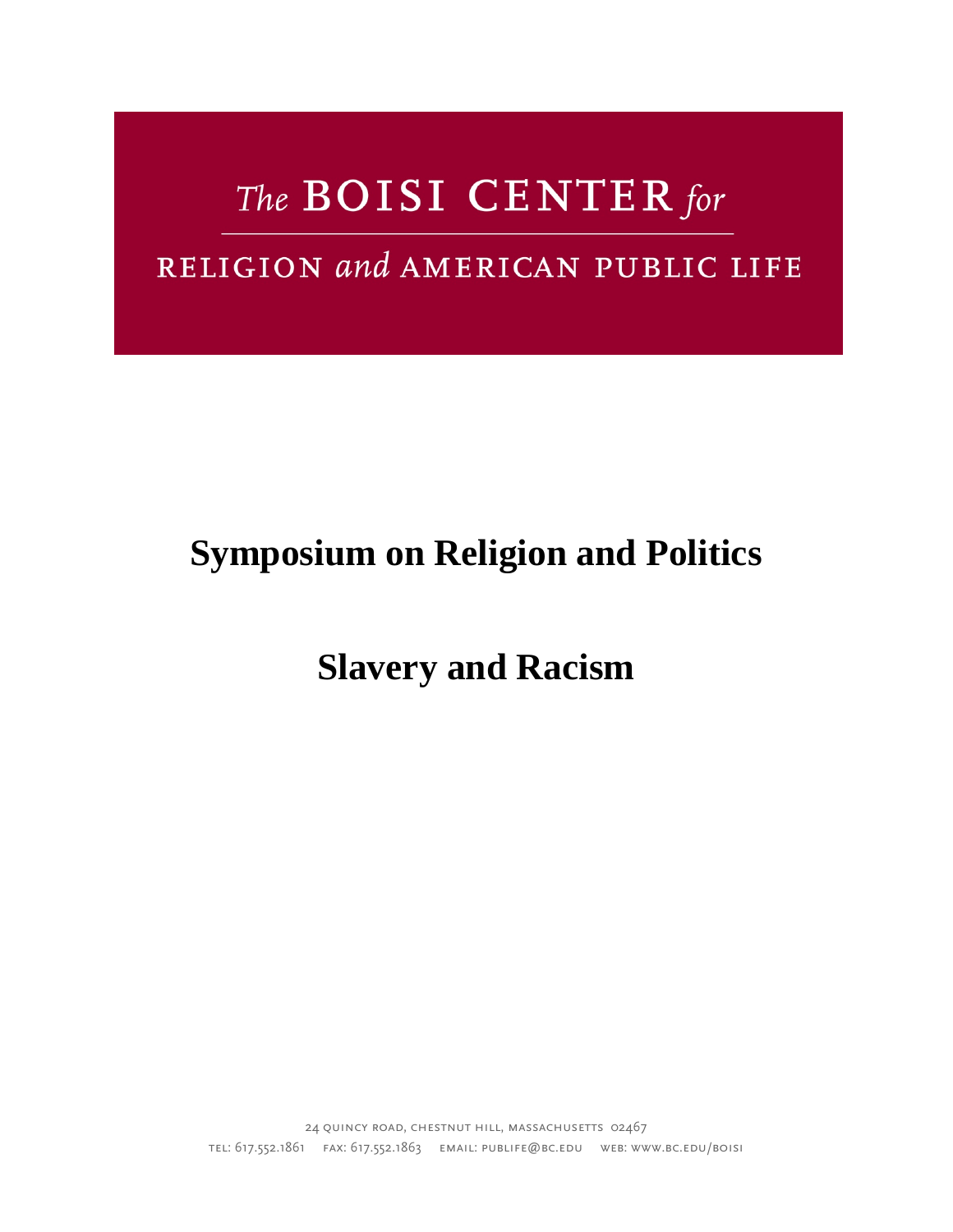

## BOSTON COLLEGE

BOISI CENTER FOR RELIGION AND AMERICAN PUBLIC LIFE

## Symposium on Religion and Politics

## Slavery and Race

## Table of Contents:

| <b>Cooper Union Address</b><br>Abraham Lincoln (1860) |     |
|-------------------------------------------------------|-----|
| We Shall Overcome<br>Lyndon B. Johnson (1965)         | 15. |
| A More Perfect Union<br>Barack Obama (2008)           | 22  |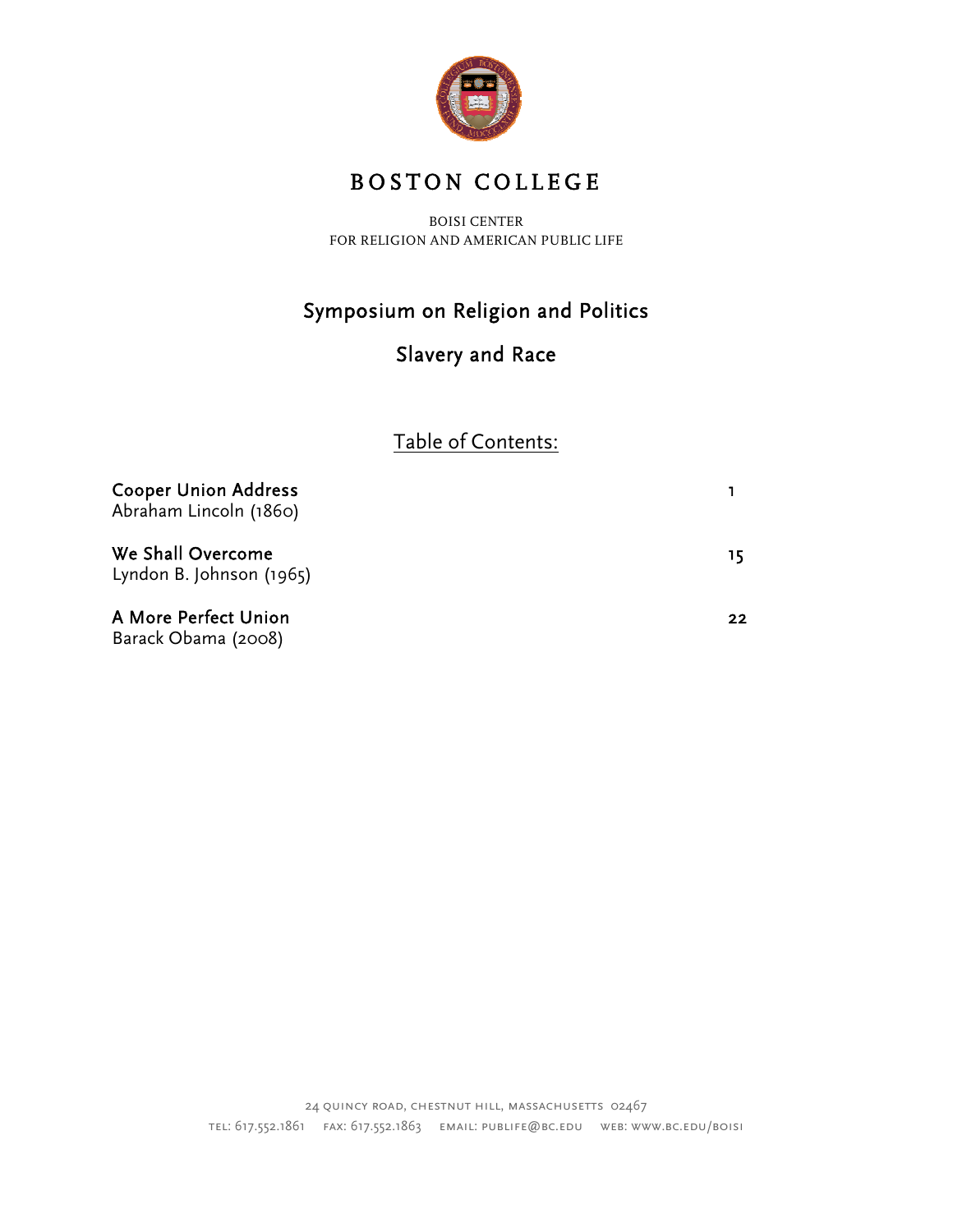#### Abraham Lincoln Cooper Union Address 27 February 1860, New York, NY

Mr. President and fellow citizens of New York:

The facts with which I shall deal this evening are mainly old and familiar; nor is there anything new in the general use I shall make of them. If there shall be any novelty, it will be in the mode of presenting the facts, and the inferences and observations following that presentation.

In his speech last autumn, at Columbus, Ohio, as reported in "The New-York Times," Senator Douglas said:

"Our fathers, when they framed the Government under which we live, understood this question just as well, and even better, than we do now."

I fully indorse this, and I adopt it as a text for this discourse. I so adopt it because it furnishes a precise and an agreed starting point for a discussion between Republicans and that wing of the Democracy headed by Senator Douglas. It simply leaves the inquiry: "What was the understanding those fathers had of the question mentioned?"

What is the frame of government under which we live?

The answer must be: "The Constitution of the United States." That Constitution consists of the original, framed in 1787, (and under which the present government first went into operation,) and twelve subsequently framed amendments, the first ten of which were framed in 1789.

Who were our fathers that framed the Constitution? I suppose the "thirty-nine" who signed the original instrument may be fairly called our fathers who framed that part of the present Government. It is almost exactly true to say they framed it, and it is altogether true to say they fairly represented the opinion and sentiment of the whole nation at that time. Their names, being familiar to nearly all, and accessible to quite all, need not now be repeated.

I take these "thirty-nine," for the present, as being "our fathers who framed the Government under which we live."

What is the question which, according to the text, those fathers understood "just as well, and even better than we do now?"

It is this: Does the proper division of local from federal authority, or anything in the Constitution, forbid our Federal Government to control as to slavery in our Federal Territories?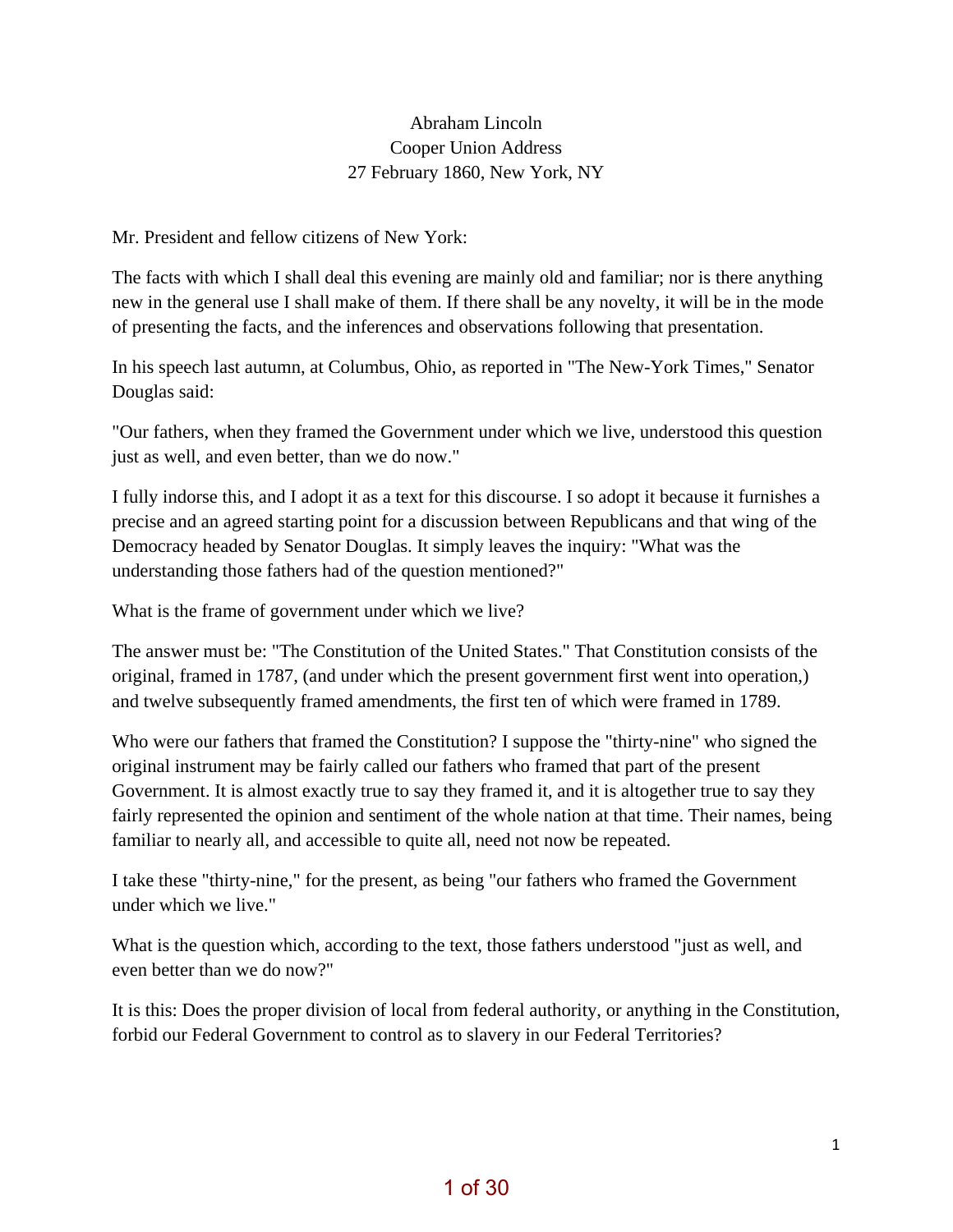Upon this, Senator Douglas holds the affirmative, and Republicans the negative. This affirmation and denial form an issue; and this issue - this question - is precisely what the text declares our fathers understood "better than we."

Let us now inquire whether the "thirty-nine," or any of them, ever acted upon this question; and if they did, how they acted upon it - how they expressed that better understanding?

In 1784, three years before the Constitution - the United States then owning the Northwestern Territory, and no other, the Congress of the Confederation had before them the question of prohibiting slavery in that Territory; and four of the "thirty-nine" who afterward framed the Constitution, were in that Congress, and voted on that question. Of these, Roger Sherman, Thomas Mifflin, and Hugh Williamson voted for the prohibition, thus showing that, in their understanding, no line dividing local from federal authority, nor anything else, properly forbade the Federal Government to control as to slavery in federal territory. The other of the four - James M'Henry - voted against the prohibition, showing that, for some cause, he thought it improper to vote for it.

In 1787, still before the Constitution, but while the Convention was in session framing it, and while the Northwestern Territory still was the only territory owned by the United States, the same question of prohibiting slavery in the territory again came before the Congress of the Confederation; and two more of the "thirty-nine" who afterward signed the Constitution, were in that Congress, and voted on the question. They were William Blount and William Few; and they both voted for the prohibition - thus showing that, in their understanding, no line dividing local from federal authority, nor anything else, properly forbids the Federal Government to control as to slavery in Federal territory. This time the prohibition became a law, being part of what is now well known as the Ordinance of '87.

The question of federal control of slavery in the territories, seems not to have been directly before the Convention which framed the original Constitution; and hence it is not recorded that the "thirty-nine," or any of them, while engaged on that instrument, expressed any opinion on that precise question.

In 1789, by the first Congress which sat under the Constitution, an act was passed to enforce the Ordinance of '87, including the prohibition of slavery in the Northwestern Territory. The bill for this act was reported by one of the "thirty-nine," Thomas Fitzsimmons, then a member of the House of Representatives from Pennsylvania. It went through all its stages without a word of opposition, and finally passed both branches without yeas and nays, which is equivalent to a unanimous passage. In this Congress there were sixteen of the thirty-nine fathers who framed the original Constitution. They were John Langdon, Nicholas Gilman, Wm. S. Johnson, Roger Sherman, Robert Morris, Thos. Fitzsimmons, William Few, Abraham Baldwin, Rufus King, William Paterson, George Clymer, Richard Bassett, George Read, Pierce Butler, Daniel Carroll, James Madison.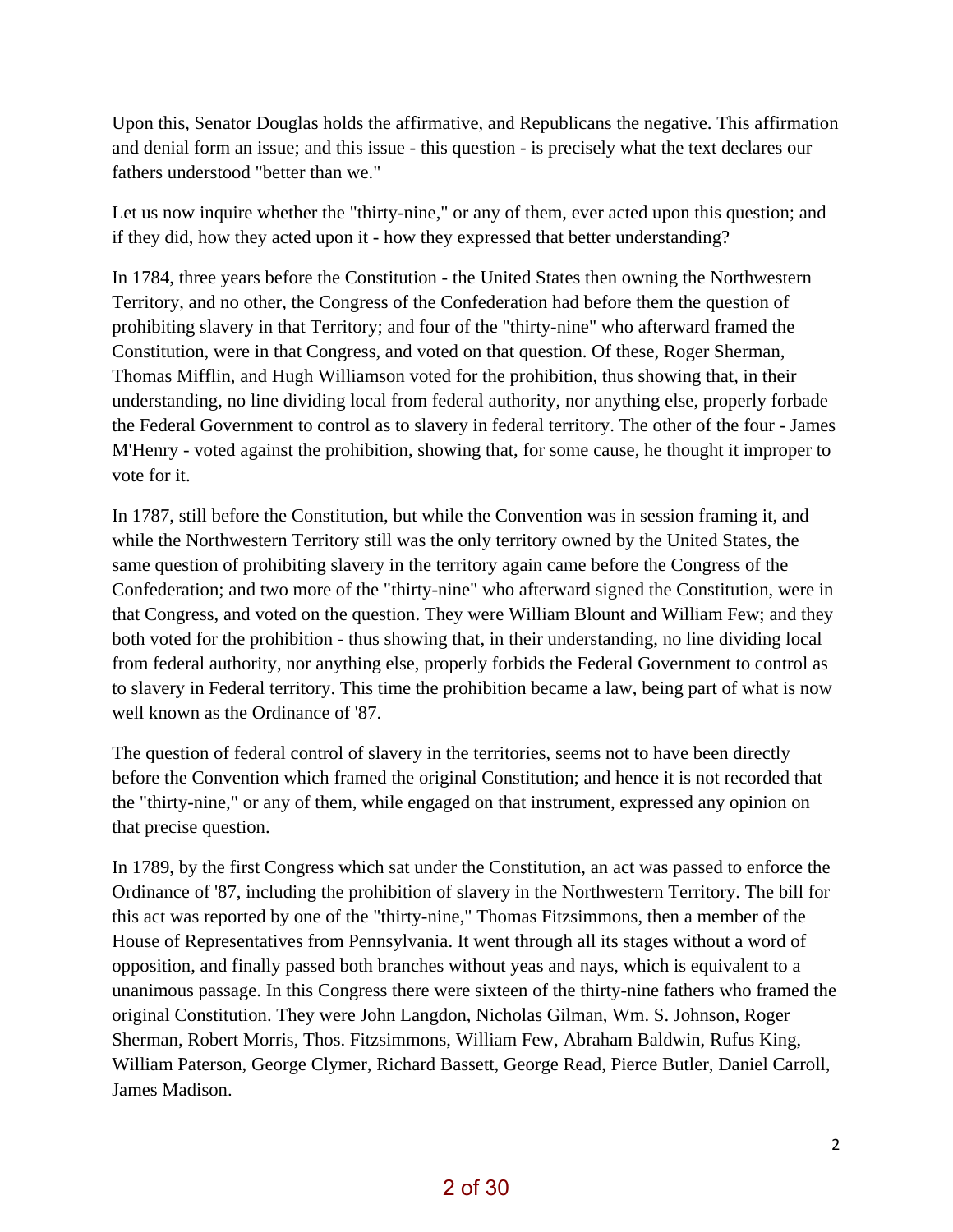This shows that, in their understanding, no line dividing local from federal authority, nor anything in the Constitution, properly forbade Congress to prohibit slavery in the federal territory; else both their fidelity to correct principle, and their oath to support the Constitution, would have constrained them to oppose the prohibition.

Again, George Washington, another of the "thirty-nine," was then President of the United States, and, as such approved and signed the bill; thus completing its validity as a law, and thus showing that, in his understanding, no line dividing local from federal authority, nor anything in the Constitution, forbade the Federal Government, to control as to slavery in federal territory.

No great while after the adoption of the original Constitution, North Carolina ceded to the Federal Government the country now constituting the State of Tennessee; and a few years later Georgia ceded that which now constitutes the States of Mississippi and Alabama. In both deeds of cession it was made a condition by the ceding States that the Federal Government should not prohibit slavery in the ceded territory. Besides this, slavery was then actually in the ceded country. Under these circumstances, Congress, on taking charge of these countries, did not absolutely prohibit slavery within them. But they did interfere with it - take control of it - even there, to a certain extent. In 1798, Congress organized the Territory of Mississippi. In the act of organization, they prohibited the bringing of slaves into the Territory, from any place without the United States, by fine, and giving freedom to slaves so bought. This act passed both branches of Congress without yeas and nays. In that Congress were three of the "thirty-nine" who framed the original Constitution. They were John Langdon, George Read and Abraham Baldwin. They all, probably, voted for it. Certainly they would have placed their opposition to it upon record, if, in their understanding, any line dividing local from federal authority, or anything in the Constitution, properly forbade the Federal Government to control as to slavery in federal territory.

In 1803, the Federal Government purchased the Louisiana country. Our former territorial acquisitions came from certain of our own States; but this Louisiana country was acquired from a foreign nation. In 1804, Congress gave a territorial organization to that part of it which now constitutes the State of Louisiana. New Orleans, lying within that part, was an old and comparatively large city. There were other considerable towns and settlements, and slavery was extensively and thoroughly intermingled with the people. Congress did not, in the Territorial Act, prohibit slavery; but they did interfere with it - take control of it - in a more marked and extensive way than they did in the case of Mississippi. The substance of the provision therein made, in relation to slaves, was:

First. That no slave should be imported into the territory from foreign parts.

Second. That no slave should be carried into it who had been imported into the United States since the first day of May, 1798.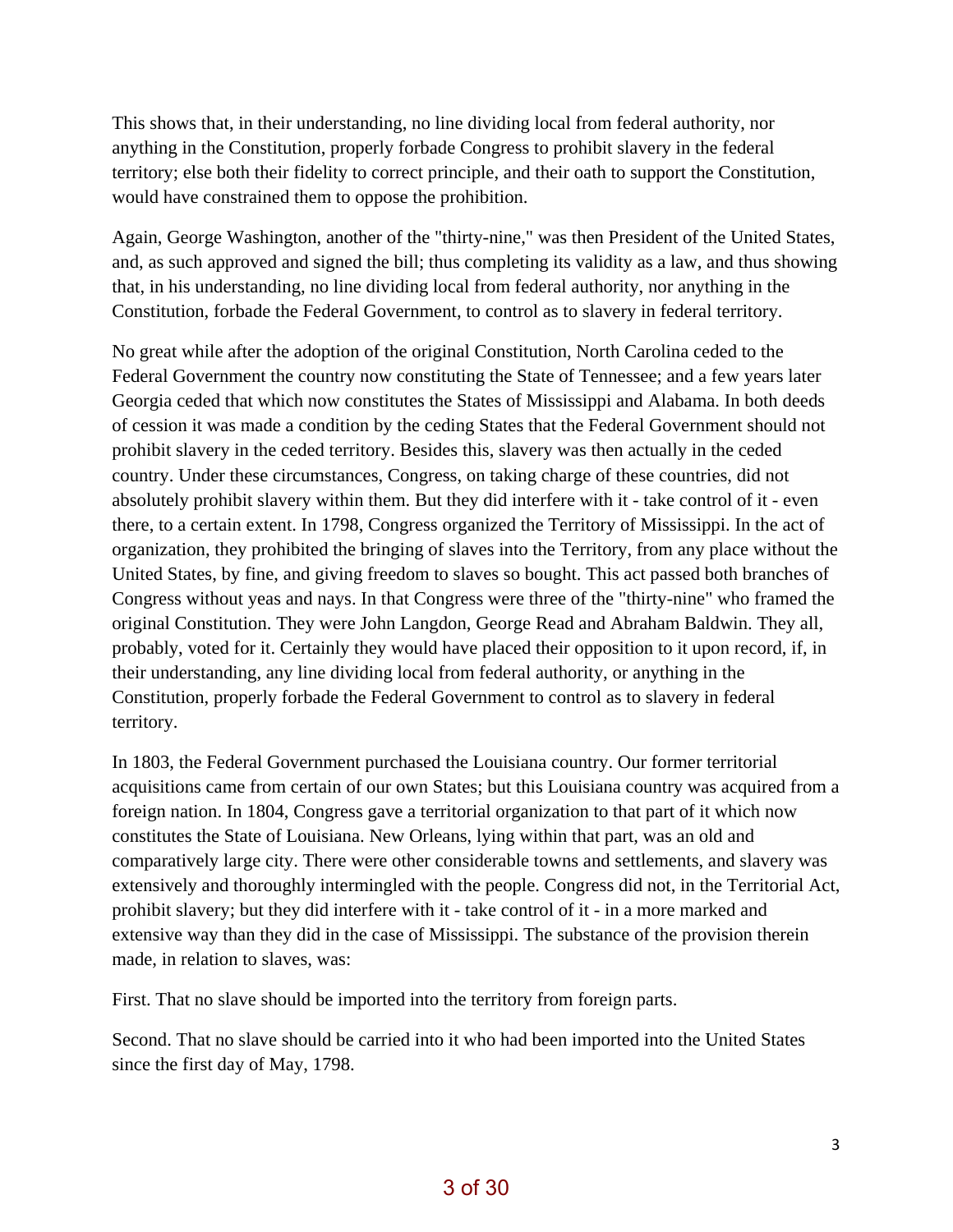Third. That no slave should be carried into it, except by the owner, and for his own use as a settler; the penalty in all the cases being a fine upon the violator of the law, and freedom to the slave.

This act also was passed without yeas and nays. In the Congress which passed it, there were two of the "thirty-nine." They were Abraham Baldwin and Jonathan Dayton. As stated in the case of Mississippi, it is probable they both voted for it. They would not have allowed it to pass without recording their opposition to it, if, in their understanding, it violated either the line properly dividing local from federal authority, or any provision of the Constitution.

In 1819-20, came and passed the Missouri question. Many votes were taken, by yeas and nays, in both branches of Congress, upon the various phases of the general question. Two of the "thirtynine" - Rufus King and Charles Pinckney - were members of that Congress. Mr. King steadily voted for slavery prohibition and against all compromises, while Mr. Pinckney as steadily voted against slavery prohibition and against all compromises. By this, Mr. King showed that, in his understanding, no line dividing local from federal authority, nor anything in the Constitution, was violated by Congress prohibiting slavery in federal territory; while Mr. Pinckney, by his votes, showed that, in his understanding, there was some sufficient reason for opposing such prohibition in that case.

The cases I have mentioned are the only acts of the "thirty-nine," or of any of them, upon the direct issue, which I have been able to discover.

To enumerate the persons who thus acted, as being four in 1784, two in 1787, seventeen in 1789, three in 1798, two in 1804, and two in 1819-20 - there would be thirty of them. But this would be counting John Langdon, Roger Sherman, William Few, Rufus King, and George Read each twice, and Abraham Baldwin, three times. The true number of those of the "thirty-nine" whom I have shown to have acted upon the question, which, by the text, they understood better than we, is twenty-three, leaving sixteen not shown to have acted upon it in any way.

Here, then, we have twenty-three out of our thirty-nine fathers "who framed the government under which we live," who have, upon their official responsibility and their corporal oaths, acted upon the very question which the text affirms they "understood just as well, and even better than we do now;" and twenty-one of them - a clear majority of the whole "thirty-nine" - so acting upon it as to make them guilty of gross political impropriety and willful perjury, if, in their understanding, any proper division between local and federal authority, or anything in the Constitution they had made themselves, and sworn to support, forbade the Federal Government to control as to slavery in the federal territories. Thus the twenty-one acted; and, as actions speak louder than words, so actions, under such responsibility, speak still louder.

Two of the twenty-three voted against Congressional prohibition of slavery in the federal territories, in the instances in which they acted upon the question. But for what reasons they so voted is not known. They may have done so because they thought a proper division of local from

#### 4 of 30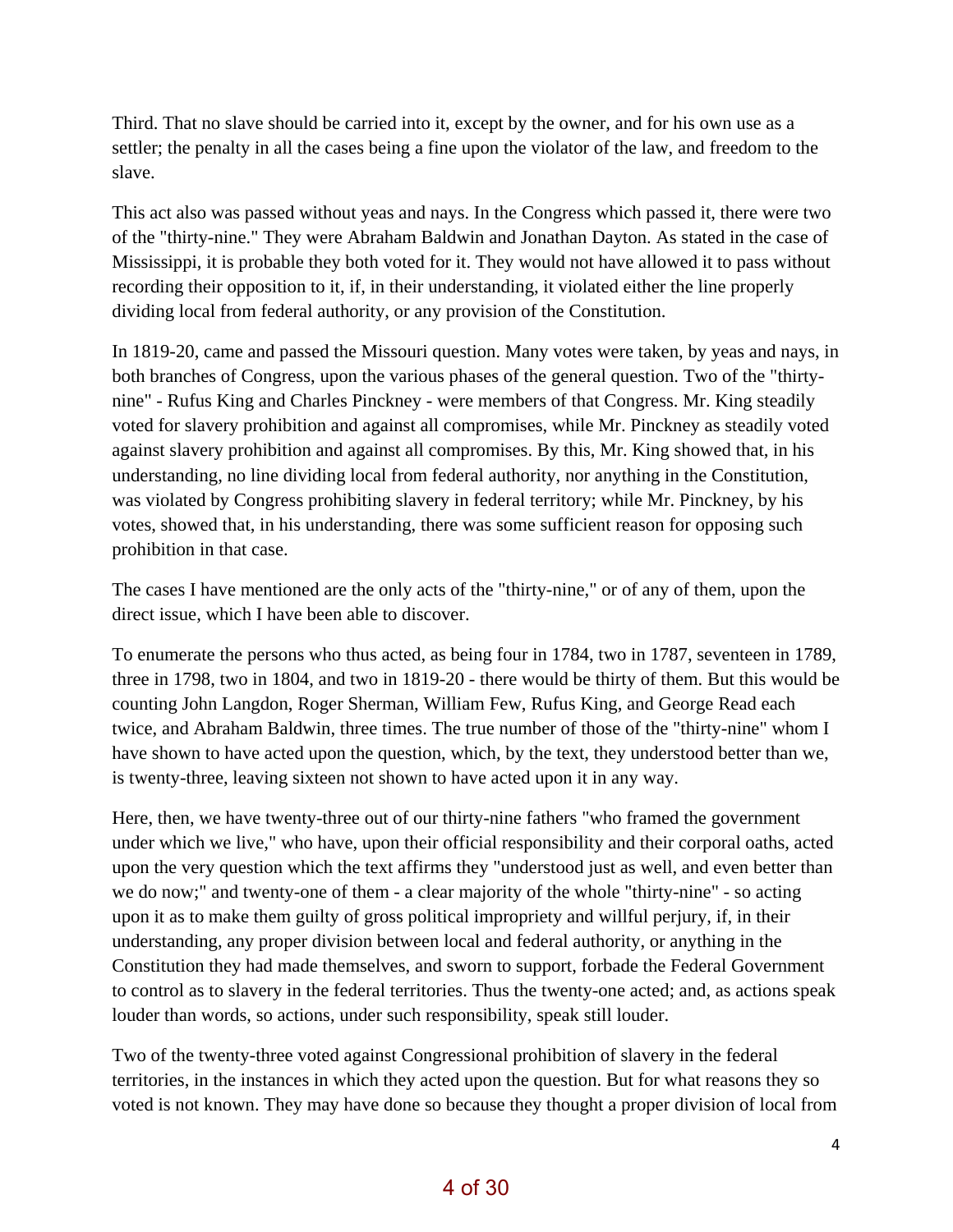federal authority, or some provision or principle of the Constitution, stood in the way; or they may, without any such question, have voted against the prohibition, on what appeared to them to be sufficient grounds of expediency. No one who has sworn to support the Constitution can conscientiously vote for what he understands to be an unconstitutional measure, however expedient he may think it; but one may and ought to vote against a measure which he deems constitutional, if, at the same time, he deems it inexpedient. It, therefore, would be unsafe to set down even the two who voted against the prohibition, as having done so because, in their understanding, any proper division of local from federal authority, or anything in the Constitution, forbade the Federal Government to control as to slavery in federal territory.

The remaining sixteen of the "thirty-nine," so far as I have discovered, have left no record of their understanding upon the direct question of federal control of slavery in the federal territories. But there is much reason to believe that their understanding upon that question would not have appeared different from that of their twenty-three compeers, had it been manifested at all.

For the purpose of adhering rigidly to the text, I have purposely omitted whatever understanding may have been manifested by any person, however distinguished, other than the thirty-nine fathers who framed the original Constitution; and, for the same reason, I have also omitted whatever understanding may have been manifested by any of the "thirty-nine" even, on any other phase of the general question of slavery. If we should look into their acts and declarations on those other phases, as the foreign slave trade, and the morality and policy of slavery generally, it would appear to us that on the direct question of federal control of slavery in federal territories, the sixteen, if they had acted at all, would probably have acted just as the twenty-three did. Among that sixteen were several of the most noted anti-slavery men of those times - as Dr. Franklin, Alexander Hamilton and Gouverneur Morris - while there was not one now known to have been otherwise, unless it may be John Rutledge, of South Carolina.

The sum of the whole is, that of our thirty-nine fathers who framed the original Constitution, twenty-one -- a clear majority of the whole -- certainly understood that no proper division of local from federal authority, nor any part of the Constitution, forbade the Federal Government to control slavery in the federal territories; while all the rest probably had the same understanding. Such, unquestionably, was the understanding of our fathers who framed the original Constitution; and the text affirms that they understood the question "better than we."

But, so far, I have been considering the understanding of the question manifested by the framers of the original Constitution. In and by the original instrument, a mode was provided for amending it; and, as I have already stated, the present frame of "the Government under which we live" consists of that original, and twelve amendatory articles framed and adopted since. Those who now insist that federal control of slavery in federal territories violates the Constitution, point us to the provisions which they suppose it thus violates; and, as I understand, that all fix upon provisions in these amendatory articles, and not in the original instrument. The Supreme Court, in the Dred Scott case, plant themselves upon the fifth amendment, which provides that no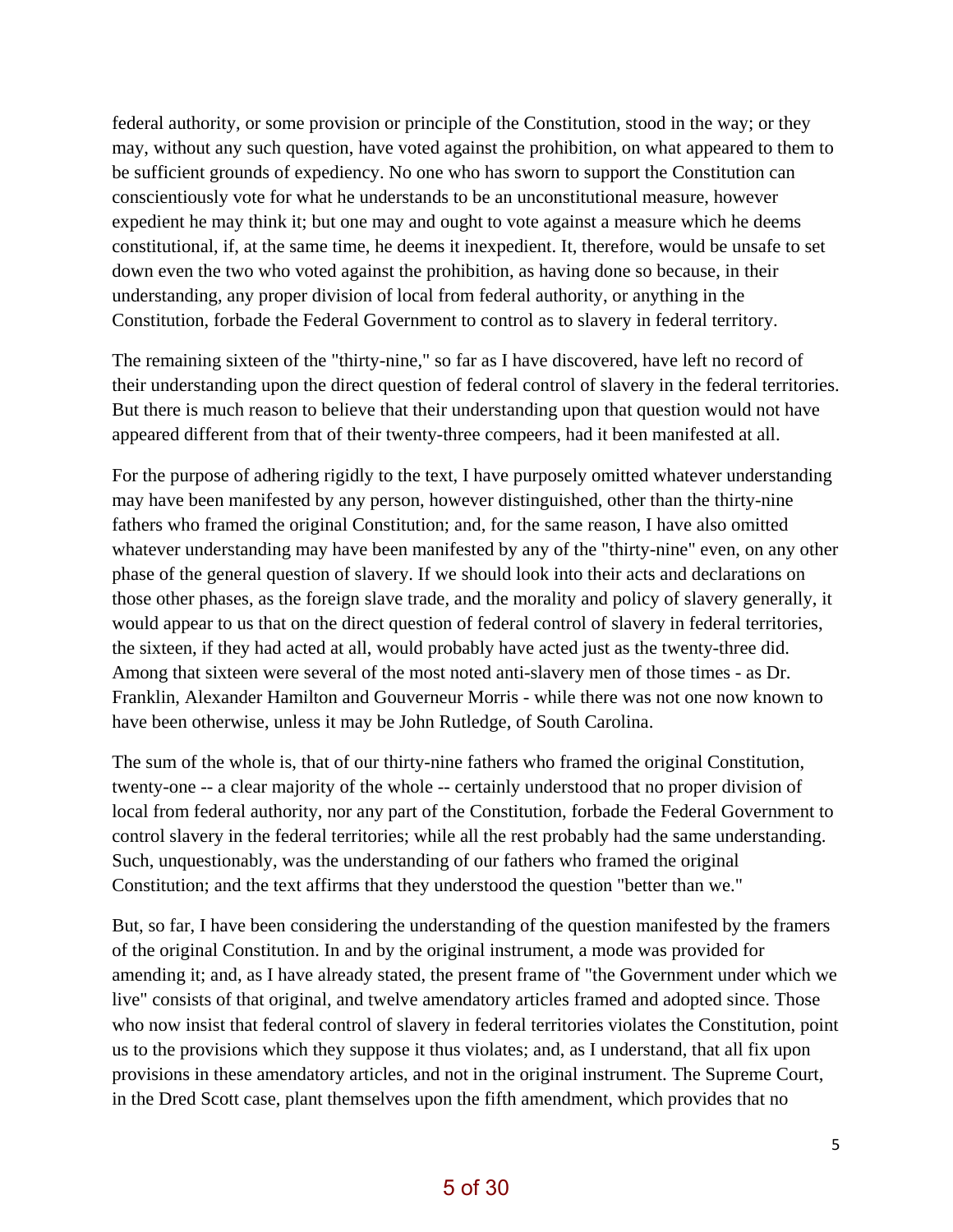person shall be deprived of "life, liberty or property without due process of law;" while Senator Douglas and his peculiar adherents plant themselves upon the tenth amendment, providing that "the powers not delegated to the United States by the Constitution" "are reserved to the States respectively, or to the people."

Now, it so happens that these amendments were framed by the first Congress which sat under the Constitution - the identical Congress which passed the act already mentioned, enforcing the prohibition of slavery in the Northwestern Territory. Not only was it the same Congress, but they were the identical, same individual men who, at the same session, and at the same time within the session, had under consideration, and in progress toward maturity, these Constitutional amendments, and this act prohibiting slavery in all the territory the nation then owned. The Constitutional amendments were introduced before, and passed after the act enforcing the Ordinance of '87; so that, during the whole pendency of the act to enforce the Ordinance, the Constitutional amendments were also pending.

The seventy-six members of that Congress, including sixteen of the framers of the original Constitution, as before stated, were pre- eminently our fathers who framed that part of "the Government under which we live," which is now claimed as forbidding the Federal Government to control slavery in the federal territories.

Is it not a little presumptuous in any one at this day to affirm that the two things which that Congress deliberately framed, and carried to maturity at the same time, are absolutely inconsistent with each other? And does not such affirmation become impudently absurd when coupled with the other affirmation from the same mouth, that those who did the two things, alleged to be inconsistent, understood whether they really were inconsistent better than we better than he who affirms that they are inconsistent?

It is surely safe to assume that the thirty-nine framers of the original Constitution, and the seventy-six members of the Congress which framed the amendments thereto, taken together, do certainly include those who may be fairly called "our fathers who framed the Government under which we live." And so assuming, I defy any man to show that any one of them ever, in his whole life, declared that, in his understanding, any proper division of local from federal authority, or any part of the Constitution, forbade the Federal Government to control as to slavery in the federal territories. I go a step further. I defy any one to show that any living man in the whole world ever did, prior to the beginning of the present century, (and I might almost say prior to the beginning of the last half of the present century,) declare that, in his understanding, any proper division of local from federal authority, or any part of the Constitution, forbade the Federal Government to control as to slavery in the federal territories. To those who now so declare, I give, not only "our fathers who framed the Government under which we live," but with them all other living men within the century in which it was framed, among whom to search, and they shall not be able to find the evidence of a single man agreeing with them.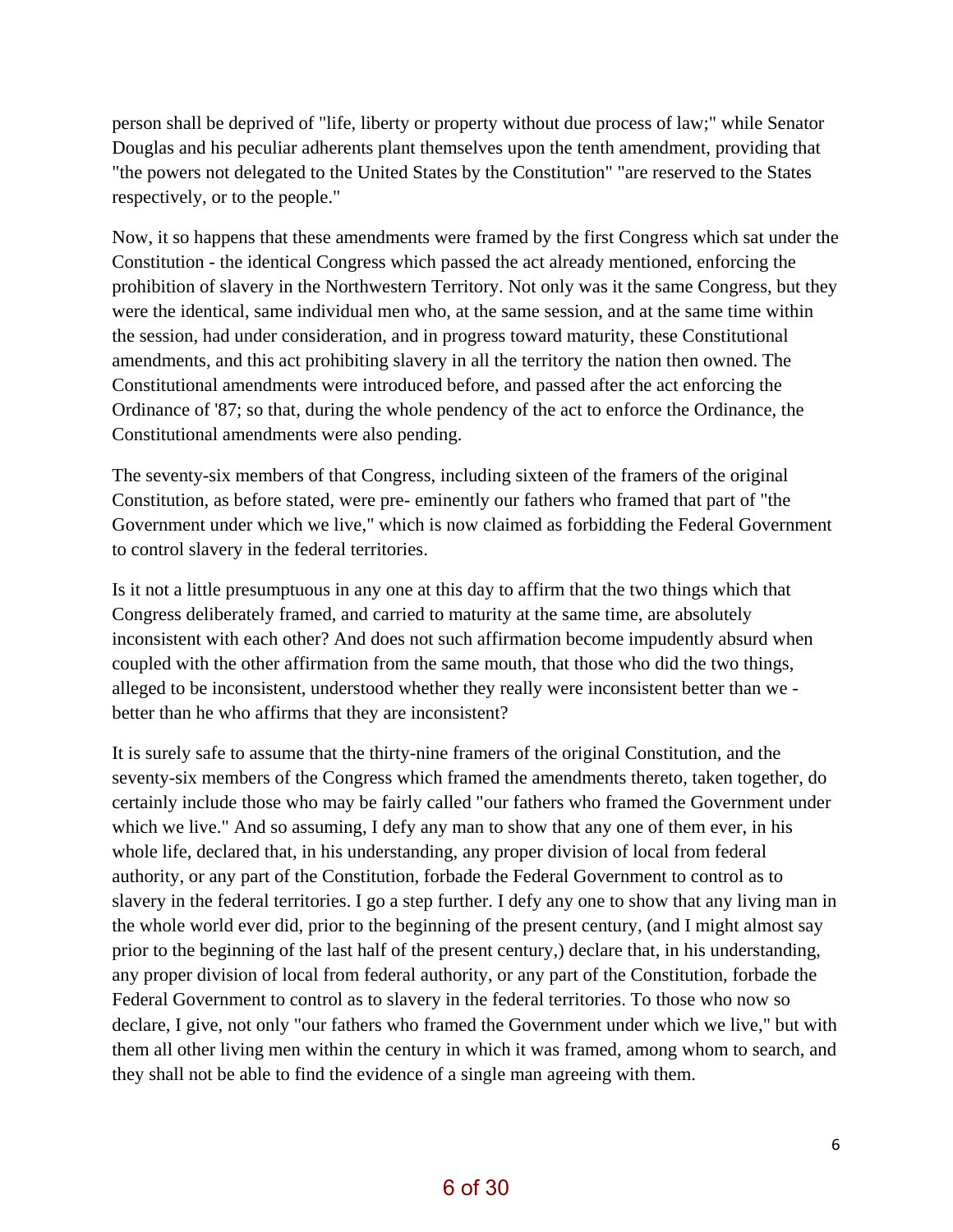Now, and here, let me guard a little against being misunderstood. I do not mean to say we are bound to follow implicitly in whatever our fathers did. To do so, would be to discard all the lights of current experience - to reject all progress - all improvement. What I do say is, that if we would supplant the opinions and policy of our fathers in any case, we should do so upon evidence so conclusive, and argument so clear, that even their great authority, fairly considered and weighed, cannot stand; and most surely not in a case whereof we ourselves declare they understood the question better than we.

If any man at this day sincerely believes that a proper division of local from federal authority, or any part of the Constitution, forbids the Federal Government to control as to slavery in the federal territories, he is right to say so, and to enforce his position by all truthful evidence and fair argument which he can. But he has no right to mislead others, who have less access to history, and less leisure to study it, into the false belief that "our fathers who framed the Government under which we live" were of the same opinion - thus substituting falsehood and deception for truthful evidence and fair argument. If any man at this day sincerely believes "our fathers who framed the Government under which we live," used and applied principles, in other cases, which ought to have led them to understand that a proper division of local from federal authority or some part of the Constitution, forbids the Federal Government to control as to slavery in the federal territories, he is right to say so. But he should, at the same time, brave the responsibility of declaring that, in his opinion, he understands their principles better than they did themselves; and especially should he not shirk that responsibility by asserting that they "understood the question just as well, and even better, than we do now."

But enough! Let all who believe that "our fathers, who framed the Government under which we live, understood this question just as well, and even better, than we do now," speak as they spoke, and act as they acted upon it. This is all Republicans ask - all Republicans desire - in relation to slavery. As those fathers marked it, so let it be again marked, as an evil not to be extended, but to be tolerated and protected only because of and so far as its actual presence among us makes that toleration and protection a necessity. Let all the guarantees those fathers gave it, be, not grudgingly, but fully and fairly, maintained. For this Republicans contend, and with this, so far as I know or believe, they will be content.

And now, if they would listen -- as I suppose they will not -- I would address a few words to the Southern people.

I would say to them: You consider yourselves a reasonable and a just people; and I consider that in the general qualities of reason and justice you are not inferior to any other people. Still, when you speak of us Republicans, you do so only to denounce us a reptiles, or, at the best, as no better than outlaws. You will grant a hearing to pirates or murderers, but nothing like it to "Black Republicans." In all your contentions with one another, each of you deems an unconditional condemnation of "Black Republicanism" as the first thing to be attended to. Indeed, such condemnation of us seems to be an indispensable prerequisite -- license, so to speak - among you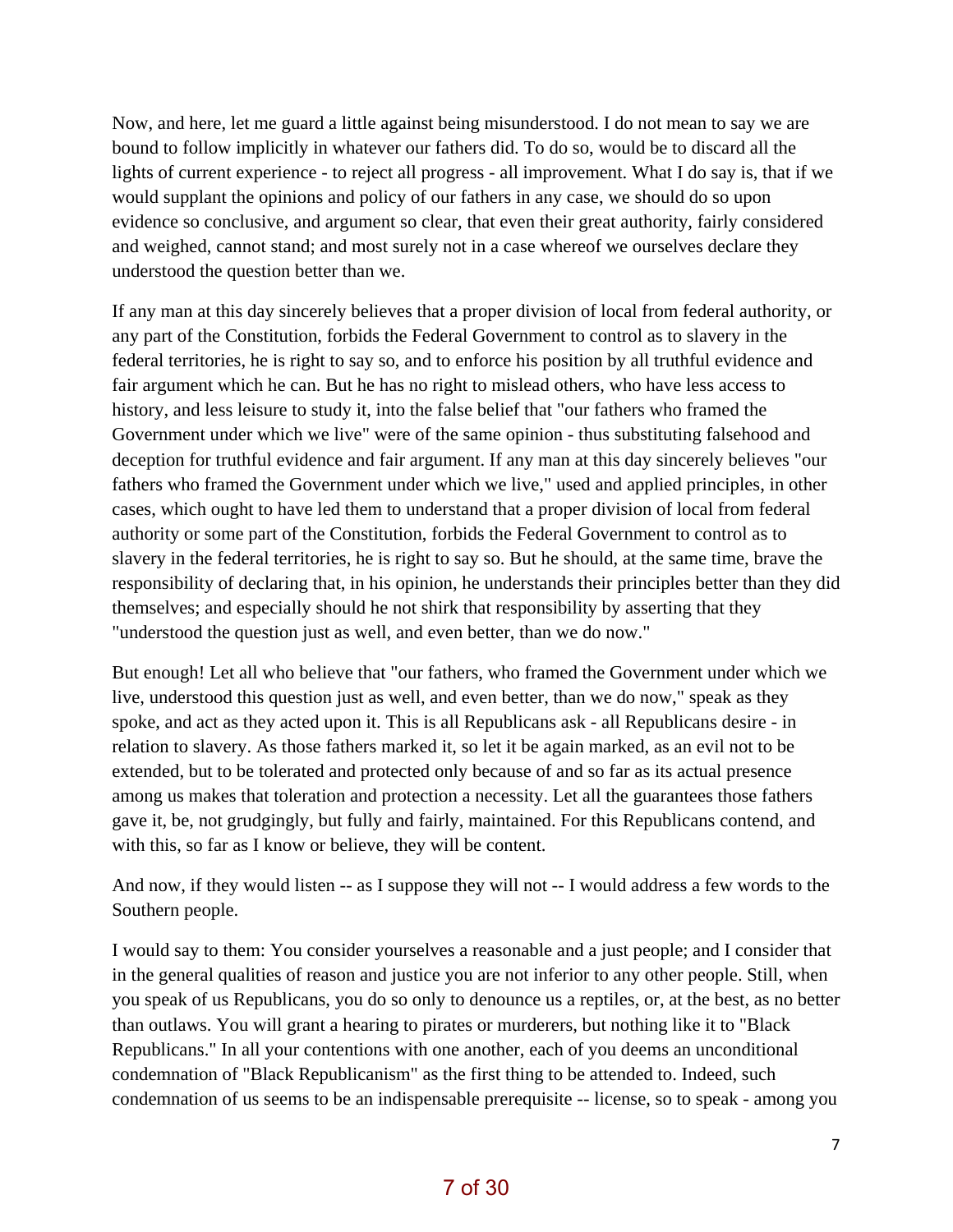to be admitted or permitted to speak at all. Now, can you, or not, be prevailed upon to pause and to consider whether this is quite just to us, or even to yourselves? Bring forward your charges and specifications, and then be patient long enough to hear us deny or justify.

You say we are sectional. We deny it. That makes an issue; and the burden of proof is upon you. You produce your proof; and what is it? Why, that our party has no existence in your section gets no votes in your section. The fact is substantially true; but does it prove the issue? If it does, then in case we should, without change of principle, begin to get votes in your section, we should thereby cease to be sectional. You cannot escape this conclusion; and yet, are you willing to abide by it? If you are, you will probably soon find that we have ceased to be sectional, for we shall get votes in your section this very year. You will then begin to discover, as the truth plainly is, that your proof does not touch the issue. The fact that we get no votes in your section, is a fact of your making, and not of ours. And if there be fault in that fact, that fault is primarily yours, and remains until you show that we repel you by some wrong principle or practice. If we do repel you by any wrong principle or practice, the fault is ours; but this brings you to where you ought to have started - to a discussion of the right or wrong of our principle. If our principle, put in practice, would wrong your section for the benefit of ours, or for any other object, then our principle, and we with it, are sectional, and are justly opposed and denounced as such. Meet us, then, on the question of whether our principle, put in practice, would wrong your section; and so meet it as if it were possible that something may be said on our side. Do you accept the challenge? No! Then you really believe that the principle which "our fathers who framed the Government under which we live" thought so clearly right as to adopt it, and indorse it again and again, upon their official oaths, is in fact so clearly wrong as to demand your condemnation without a moment's consideration.

Some of you delight to flaunt in our faces the warning against sectional parties given by Washington in his Farewell Address. Less than eight years before Washington gave that warning, he had, as President of the United States, approved and signed an act of Congress, enforcing the prohibition of slavery in the Northwestern Territory, which act embodied the policy of the Government upon that subject up to and at the very moment he penned that warning; and about one year after he penned it, he wrote LaFayette that he considered that prohibition a wise measure, expressing in the same connection his hope that we should at some time have a confederacy of free States.

Bearing this in mind, and seeing that sectionalism has since arisen upon this same subject, is that warning a weapon in your hands against us, or in our hands against you? Could Washington himself speak, would he cast the blame of that sectionalism upon us, who sustain his policy, or upon you who repudiate it? We respect that warning of Washington, and we commend it to you, together with his example pointing to the right application of it.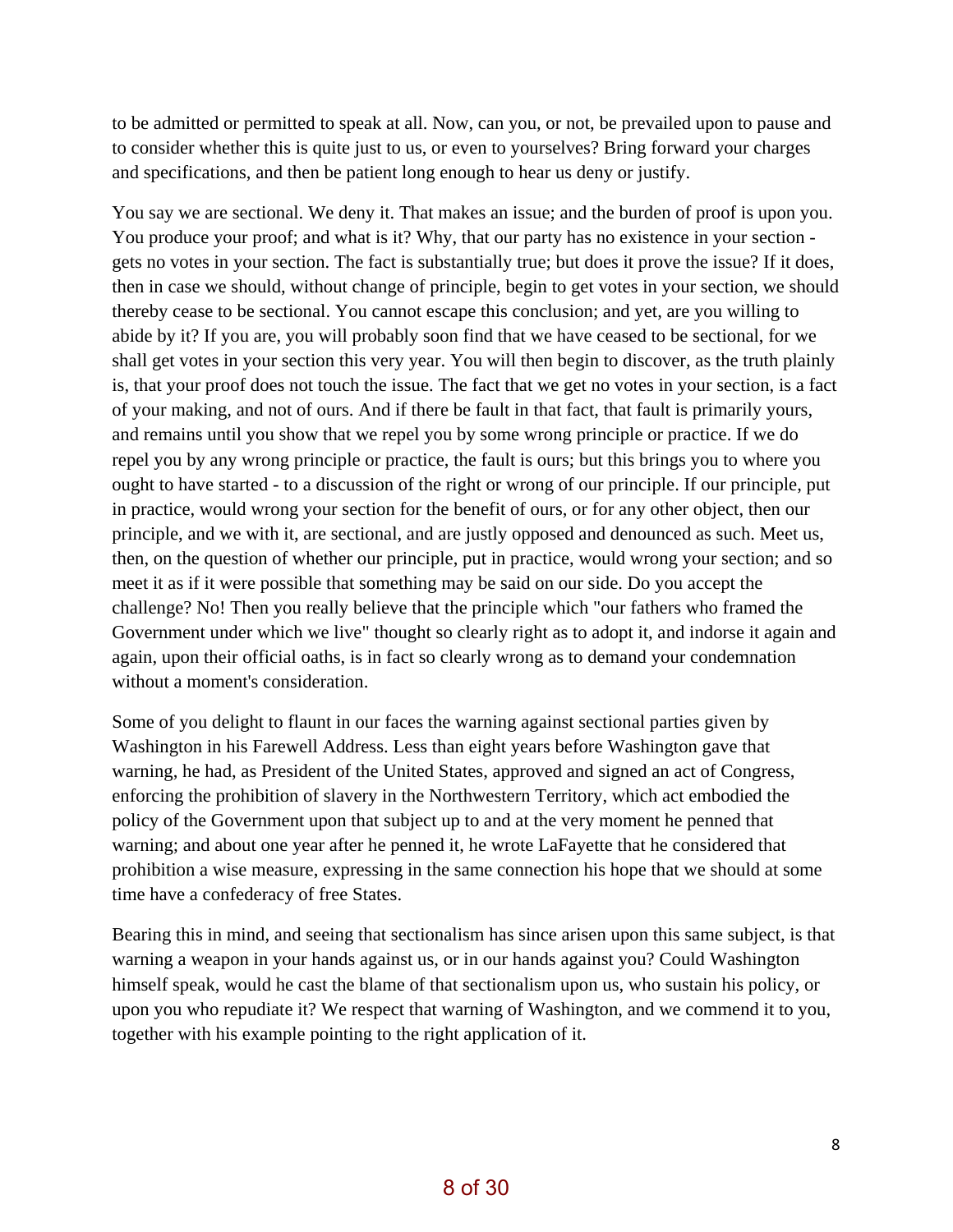But you say you are conservative - eminently conservative - while we are revolutionary, destructive, or something of the sort. What is conservatism? Is it not adherence to the old and tried, against the new and untried? We stick to, contend for, the identical old policy on the point in controversy which was adopted by "our fathers who framed the Government under which we live;" while you with one accord reject, and scout, and spit upon that old policy, and insist upon substituting something new. True, you disagree among yourselves as to what that substitute shall be. You are divided on new propositions and plans, but you are unanimous in rejecting and denouncing the old policy of the fathers. Some of you are for reviving the foreign slave trade; some for a Congressional Slave-Code for the Territories; some for Congress forbidding the Territories to prohibit Slavery within their limits; some for maintaining Slavery in the Territories through the judiciary; some for the "gur-reat pur-rinciple" that "if one man would enslave another, no third man should object," fantastically called "Popular Sovereignty;" but never a man among you is in favor of federal prohibition of slavery in federal territories, according to the practice of "our fathers who framed the Government under which we live." Not one of all your various plans can show a precedent or an advocate in the century within which our Government originated. Consider, then, whether your claim of conservatism for yourselves, and your charge or destructiveness against us, are based on the most clear and stable foundations.

Again, you say we have made the slavery question more prominent than it formerly was. We deny it. We admit that it is more prominent, but we deny that we made it so. It was not we, but you, who discarded the old policy of the fathers. We resisted, and still resist, your innovation; and thence comes the greater prominence of the question. Would you have that question reduced to its former proportions? Go back to that old policy. What has been will be again, under the same conditions. If you would have the peace of the old times, readopt the precepts and policy of the old times.

You charge that we stir up insurrections among your slaves. We deny it; and what is your proof? Harper's Ferry! John Brown!! John Brown was no Republican; and you have failed to implicate a single Republican in his Harper's Ferry enterprise. If any member of our party is guilty in that matter, you know it or you do not know it. If you do know it, you are inexcusable for not designating the man and proving the fact. If you do not know it, you are inexcusable for asserting it, and especially for persisting in the assertion after you have tried and failed to make the proof. You need to be told that persisting in a charge which one does not know to be true, is simply malicious slander.

Some of you admit that no Republican designedly aided or encouraged the Harper's Ferry affair, but still insist that our doctrines and declarations necessarily lead to such results. We do not believe it. We know we hold to no doctrine, and make no declaration, which were not held to and made by "our fathers who framed the Government under which we live." You never dealt fairly by us in relation to this affair. When it occurred, some important State elections were near at hand, and you were in evident glee with the belief that, by charging the blame upon us, you could get an advantage of us in those elections. The elections came, and your expectations were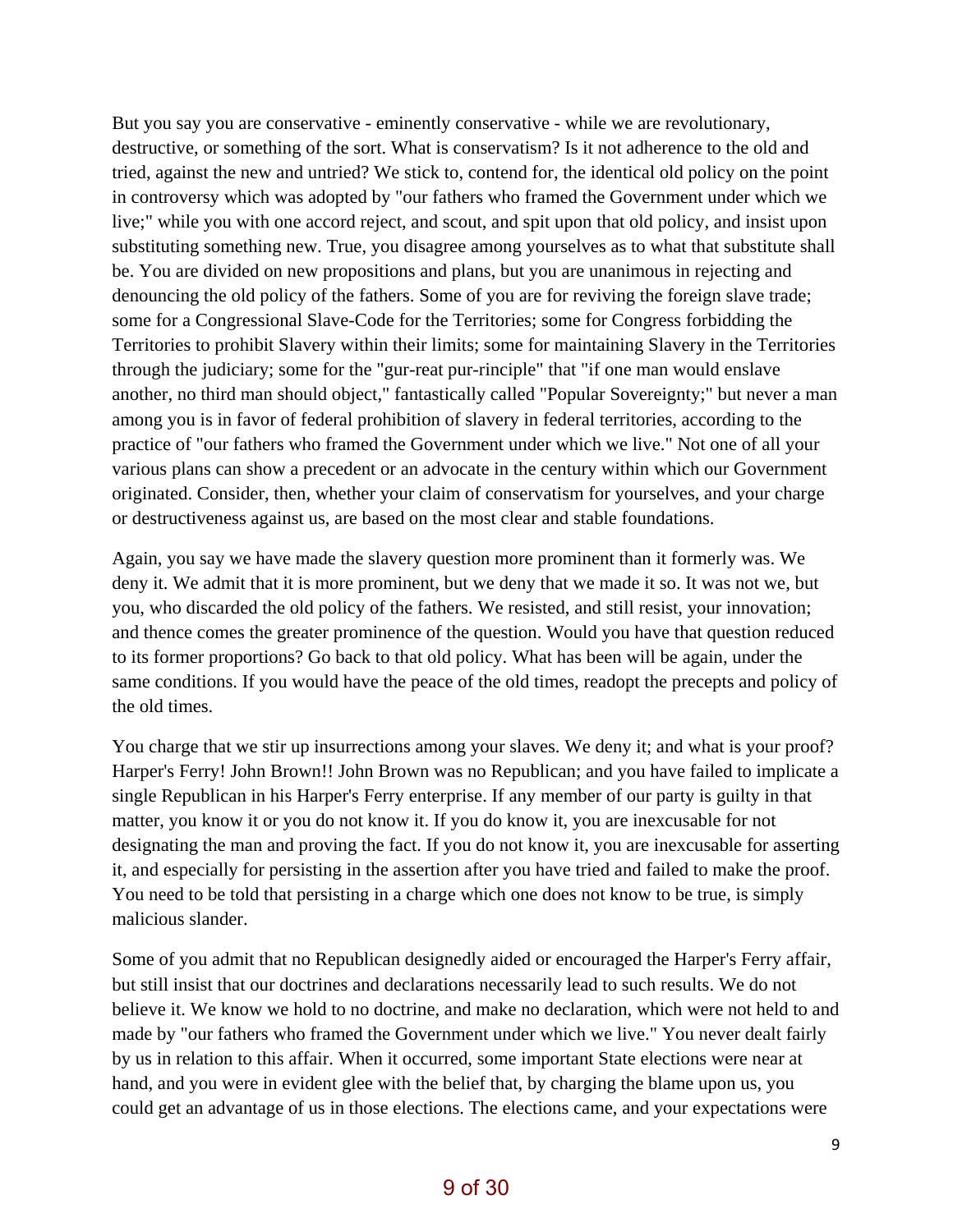not quite fulfilled. Every Republican man knew that, as to himself at least, your charge was a slander, and he was not much inclined by it to cast his vote in your favor. Republican doctrines and declarations are accompanied with a continual protest against any interference whatever with your slaves, or with you about your slaves. Surely, this does not encourage them to revolt. True, we do, in common with "our fathers, who framed the Government under which we live," declare our belief that slavery is wrong; but the slaves do not hear us declare even this. For anything we say or do, the slaves would scarcely know there is a Republican party. I believe they would not, in fact, generally know it but for your misrepresentations of us, in their hearing. In your political contests among yourselves, each faction charges the other with sympathy with Black Republicanism; and then, to give point to the charge, defines Black Republicanism to simply be insurrection, blood and thunder among the slaves.

Slave insurrections are no more common now than they were before the Republican party was organized. What induced the Southampton insurrection, twenty-eight years ago, in which, at least three times as many lives were lost as at Harper's Ferry? You can scarcely stretch your very elastic fancy to the conclusion that Southampton was "got up by Black Republicanism." In the present state of things in the United States, I do not think a general, or even a very extensive slave insurrection is possible. The indispensable concert of action cannot be attained. The slaves have no means of rapid communication; nor can incendiary freemen, black or white, supply it. The explosive materials are everywhere in parcels; but there neither are, nor can be supplied, the indispensable connecting trains.

Much is said by Southern people about the affection of slaves for their masters and mistresses; and a part of it, at least, is true. A plot for an uprising could scarcely be devised and communicated to twenty individuals before some one of them, to save the life of a favorite master or mistress, would divulge it. This is the rule; and the slave revolution in Haiti was not an exception to it, but a case occurring under peculiar circumstances. The gunpowder plot of British history, though not connected with slaves, was more in point. In that case, only about twenty were admitted to the secret; and yet one of them, in his anxiety to save a friend, betrayed the plot to that friend, and, by consequence, averted the calamity. Occasional poisonings from the kitchen, and open or stealthy assassinations in the field, and local revolts extending to a score or so, will continue to occur as the natural results of slavery; but no general insurrection of slaves, as I think, can happen in this country for a long time. Whoever much fears, or much hopes for such an event, will be alike disappointed.

In the language of Mr. Jefferson, uttered many years ago, "It is still in our power to direct the process of emancipation, and deportation, peaceably, and in such slow degrees, as that the evil will wear off insensibly; and their places be, pari passu, filled up by free white laborers. If, on the contrary, it is left to force itself on, human nature must shudder at the prospect held up."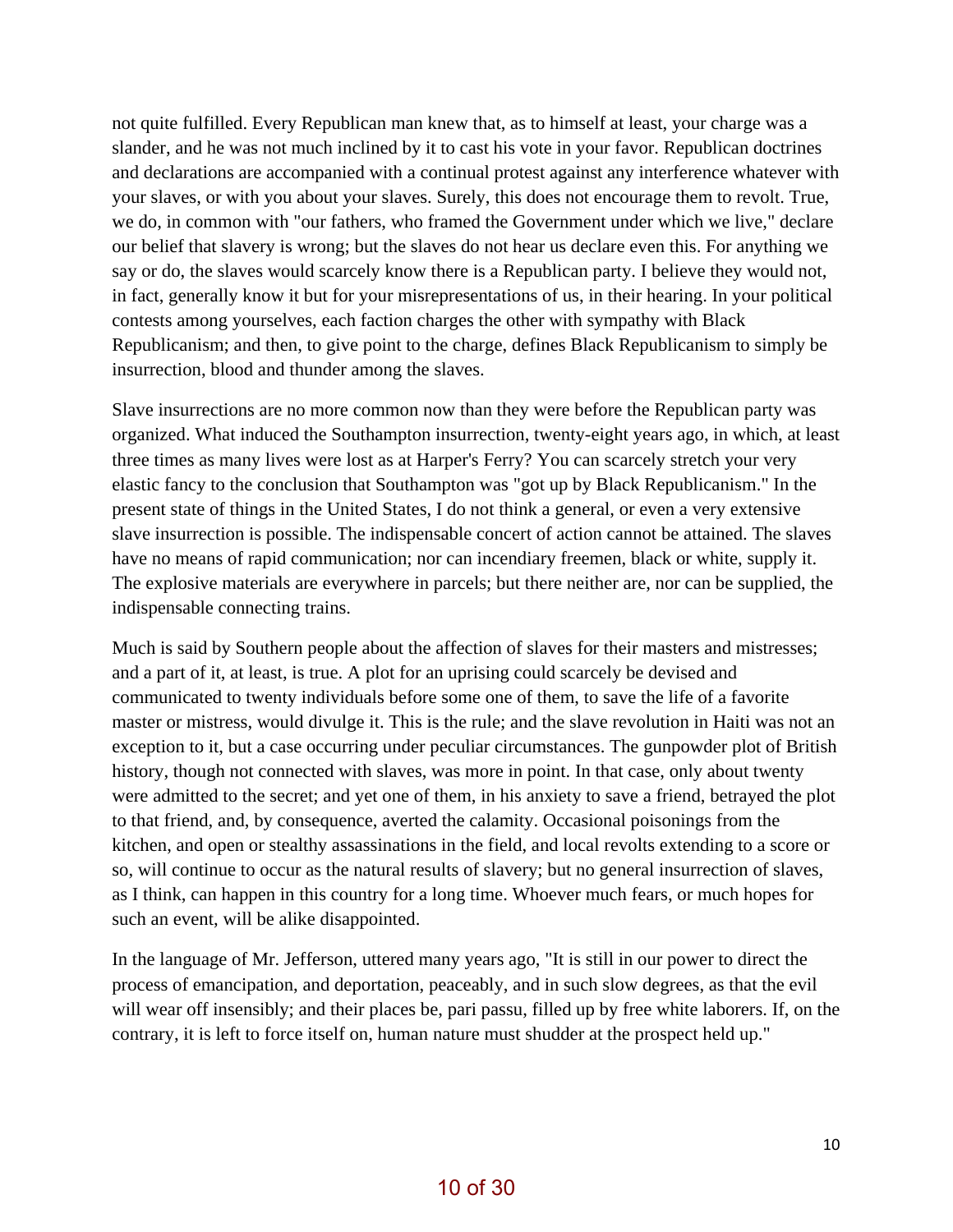Mr. Jefferson did not mean to say, nor do I, that the power of emancipation is in the Federal Government. He spoke of Virginia; and, as to the power of emancipation, I speak of the slaveholding States only. The Federal Government, however, as we insist, has the power of restraining the extension of the institution -- the power to insure that a slave insurrection shall never occur on any American soil which is now free from slavery.

John Brown's effort was peculiar. It was not a slave insurrection. It was an attempt by white men to get up a revolt among slaves, in which the slaves refused to participate. In fact, it was so absurd that the slaves, with all their ignorance, saw plainly enough it could not succeed. That affair, in its philosophy, corresponds with the many attempts, related in history, at the assassination of kings and emperors. An enthusiast broods over the oppression of a people till he fancies himself commissioned by Heaven to liberate them. He ventures the attempt, which ends in little else than his own execution. Orsini's attempt on Louis Napoleon, and John Brown's attempt at Harper's Ferry were, in their philosophy, precisely the same. The eagerness to cast blame on old England in the one case, and on New England in the other, does not disprove the sameness of the two things.

And how much would it avail you, if you could, by the use of John Brown, Helper's Book, and the like, break up the Republican organization? Human action can be modified to some extent, but human nature cannot be changed. There is a judgment and a feeling against slavery in this nation, which cast at least a million and a half of votes. You cannot destroy that judgment and feeling - that sentiment - by breaking up the political organization which rallies around it. You can scarcely scatter and disperse an army which has been formed into order in the face of your heaviest fire; but if you could, how much would you gain by forcing the sentiment which created it out of the peaceful channel of the ballot-box, into some other channel? What would that other channel probably be? Would the number of John Browns be lessened or enlarged by the operation?

But you will break up the Union rather than submit to a denial of your Constitutional rights.

That has a somewhat reckless sound; but it would be palliated, if not fully justified, were we proposing, by the mere force of numbers, to deprive you of some right, plainly written down in the Constitution. But we are proposing no such thing.

When you make these declarations, you have a specific and well-understood allusion to an assumed Constitutional right of yours, to take slaves into the federal territories, and to hold them there as property. But no such right is specifically written in the Constitution. That instrument is literally silent about any such right. We, on the contrary, deny that such a right has any existence in the Constitution, even by implication.

Your purpose, then, plainly stated, is that you will destroy the Government, unless you be allowed to construe and enforce the Constitution as you please, on all points in dispute between you and us. You will rule or ruin in all events.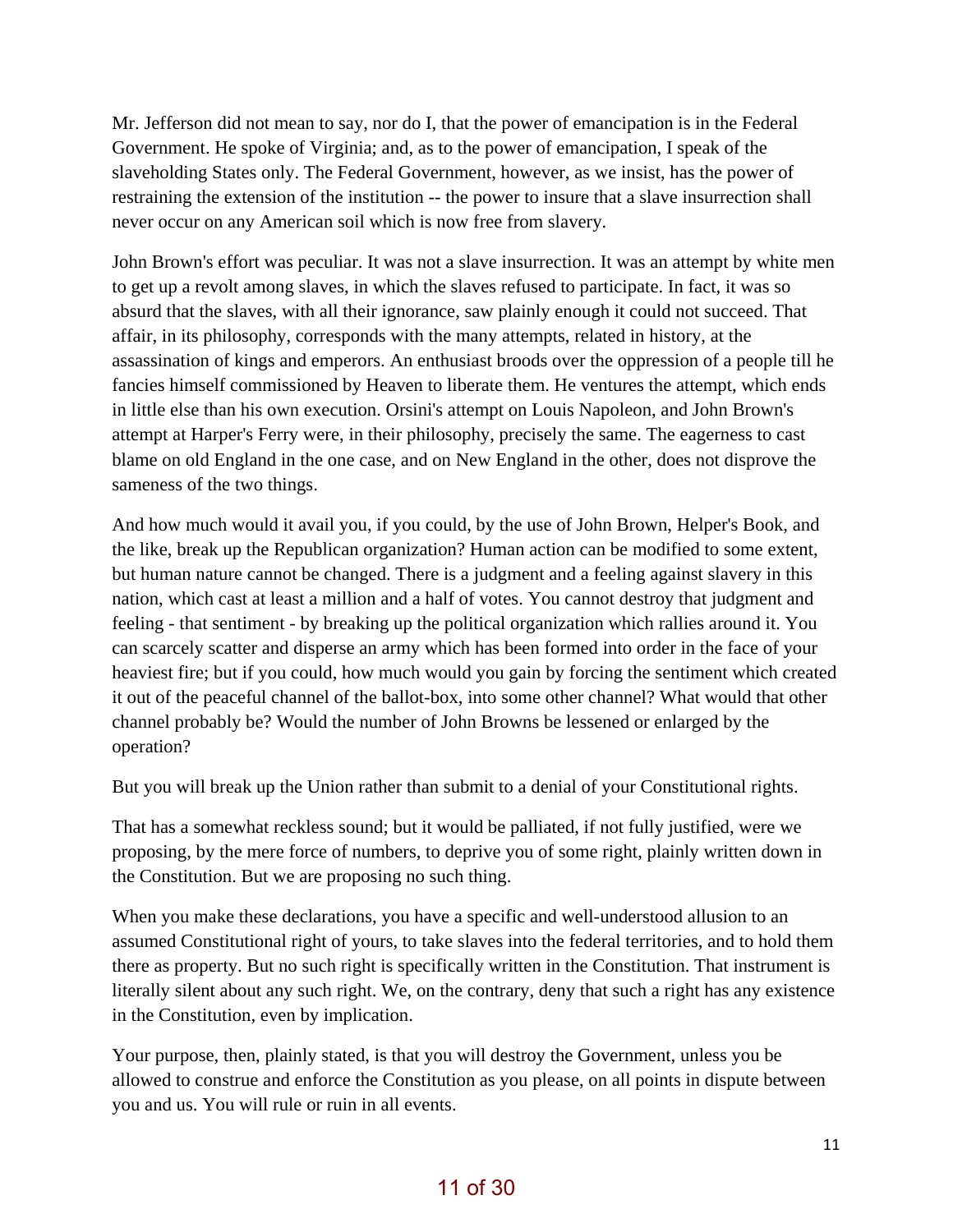This, plainly stated, is your language. Perhaps you will say the Supreme Court has decided the disputed Constitutional question in your favor. Not quite so. But waiving the lawyer's distinction between dictum and decision, the Court have decided the question for you in a sort of way. The Court have substantially said, it is your Constitutional right to take slaves into the federal territories, and to hold them there as property. When I say the decision was made in a sort of way, I mean it was made in a divided Court, by a bare majority of the Judges, and they not quite agreeing with one another in the reasons for making it; that it is so made as that its avowed supporters disagree with one another about its meaning, and that it was mainly based upon a mistaken statement of fact - the statement in the opinion that "the right of property in a slave is distinctly and expressly affirmed in the Constitution."

An inspection of the Constitution will show that the right of property in a slave is not "distinctly and expressly affirmed" in it. Bear in mind, the Judges do not pledge their judicial opinion that such right is impliedly affirmed in the Constitution; but they pledge their veracity that it is "distinctly and expressly" affirmed there -- "distinctly," that is, not mingled with anything else - "expressly," that is, in words meaning just that, without the aid of any inference, and susceptible of no other meaning.

If they had only pledged their judicial opinion that such right is affirmed in the instrument by implication, it would be open to others to show that neither the word "slave" nor "slavery" is to be found in the Constitution, nor the word "property" even, in any connection with language alluding to the things slave, or slavery; and that wherever in that instrument the slave is alluded to, he is called a "person;" -- and wherever his master's legal right in relation to him is alluded to, it is spoken of as "service or labor which may be due," -- as a debt payable in service or labor. Also, it would be open to show, by contemporaneous history, that this mode of alluding to slaves and slavery, instead of speaking of them, was employed on purpose to exclude from the Constitution the idea that there could be property in man.

To show all this, is easy and certain.

When this obvious mistake of the Judges shall be brought to their notice, is it not reasonable to expect that they will withdraw the mistaken statement, and reconsider the conclusion based upon it?

And then it is to be remembered that "our fathers, who framed the Government under which we live" -- the men who made the Constitution -- decided this same Constitutional question in our favor, long ago -- decided it without division among themselves, when making the decision; without division among themselves about the meaning of it after it was made, and, so far as any evidence is left, without basing it upon any mistaken statement of facts.

Under all these circumstances, do you really feel yourselves justified to break up this Government unless such a court decision as yours is, shall be at once submitted to as a conclusive and final rule of political action? But you will not abide the election of a Republican

### 12 of 30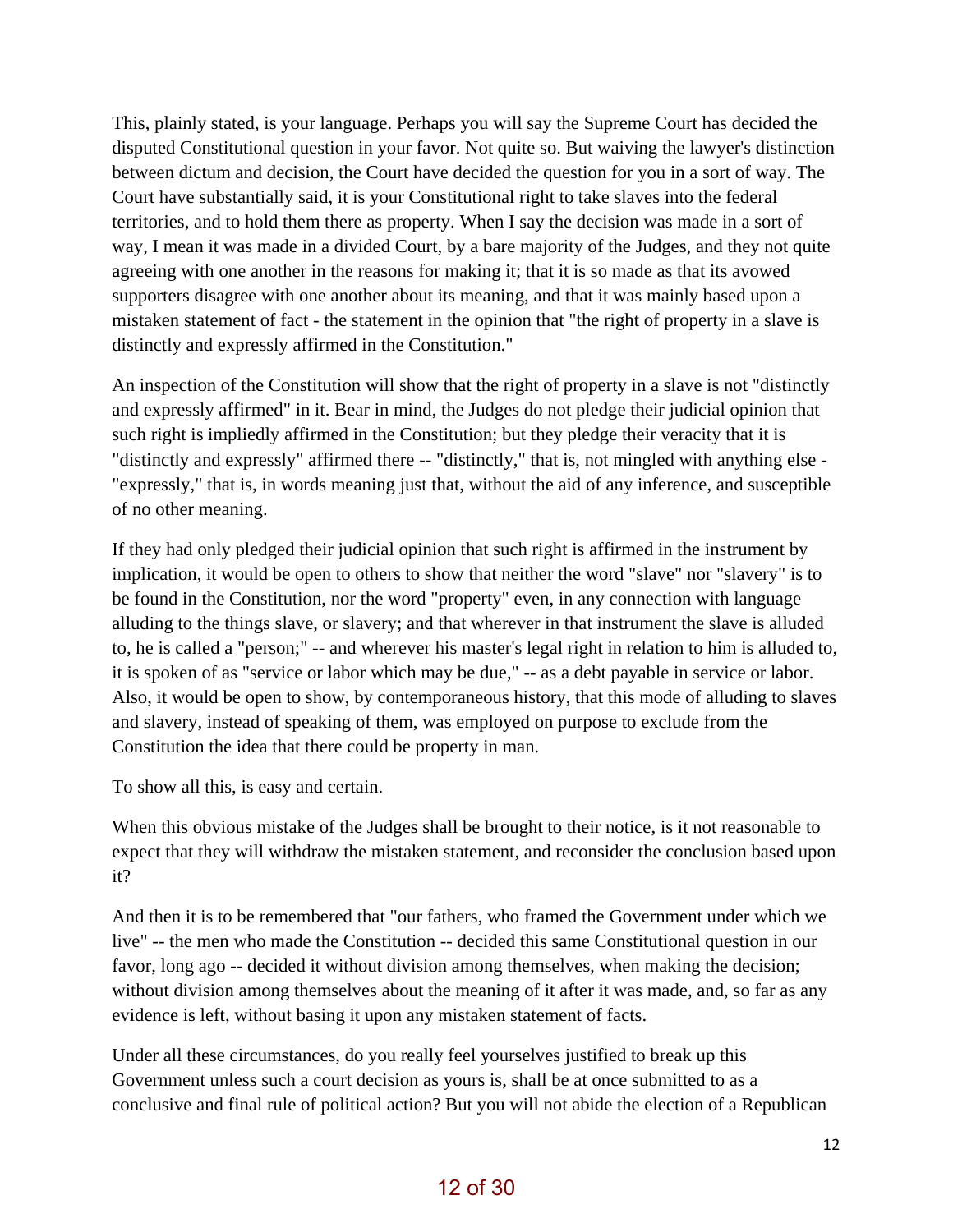president! In that supposed event, you say, you will destroy the Union; and then, you say, the great crime of having destroyed it will be upon us! That is cool. A highwayman holds a pistol to my ear, and mutters through his teeth, "Stand and deliver, or I shall kill you, and then you will be a murderer!"

To be sure, what the robber demanded of me - my money - was my own; and I had a clear right to keep it; but it was no more my own than my vote is my own; and the threat of death to me, to extort my money, and the threat of destruction to the Union, to extort my vote, can scarcely be distinguished in principle.

A few words now to Republicans. It is exceedingly desirable that all parts of this great Confederacy shall be at peace, and in harmony, one with another. Let us Republicans do our part to have it so. Even though much provoked, let us do nothing through passion and ill temper. Even though the southern people will not so much as listen to us, let us calmly consider their demands, and yield to them if, in our deliberate view of our duty, we possibly can. Judging by all they say and do, and by the subject and nature of their controversy with us, let us determine, if we can, what will satisfy them.

Will they be satisfied if the Territories be unconditionally surrendered to them? We know they will not. In all their present complaints against us, the Territories are scarcely mentioned. Invasions and insurrections are the rage now. Will it satisfy them, if, in the future, we have nothing to do with invasions and insurrections? We know it will not. We so know, because we know we never had anything to do with invasions and insurrections; and yet this total abstaining does not exempt us from the charge and the denunciation.

The question recurs, what will satisfy them? Simply this: We must not only let them alone, but we must somehow, convince them that we do let them alone. This, we know by experience, is no easy task. We have been so trying to convince them from the very beginning of our organization, but with no success. In all our platforms and speeches we have constantly protested our purpose to let them alone; but this has had no tendency to convince them. Alike unavailing to convince them, is the fact that they have never detected a man of us in any attempt to disturb them.

These natural, and apparently adequate means all failing, what will convince them? This, and this only: cease to call slavery wrong, and join them in calling it right. And this must be done thoroughly - done in acts as well as in words. Silence will not be tolerated - we must place ourselves avowedly with them. Senator Douglas' new sedition law must be enacted and enforced, suppressing all declarations that slavery is wrong, whether made in politics, in presses, in pulpits, or in private. We must arrest and return their fugitive slaves with greedy pleasure. We must pull down our Free State constitutions. The whole atmosphere must be disinfected from all taint of opposition to slavery, before they will cease to believe that all their troubles proceed from us.

I am quite aware they do not state their case precisely in this way. Most of them would probably say to us, "Let us alone, do nothing to us, and say what you please about slavery." But we do let

### 13 of 30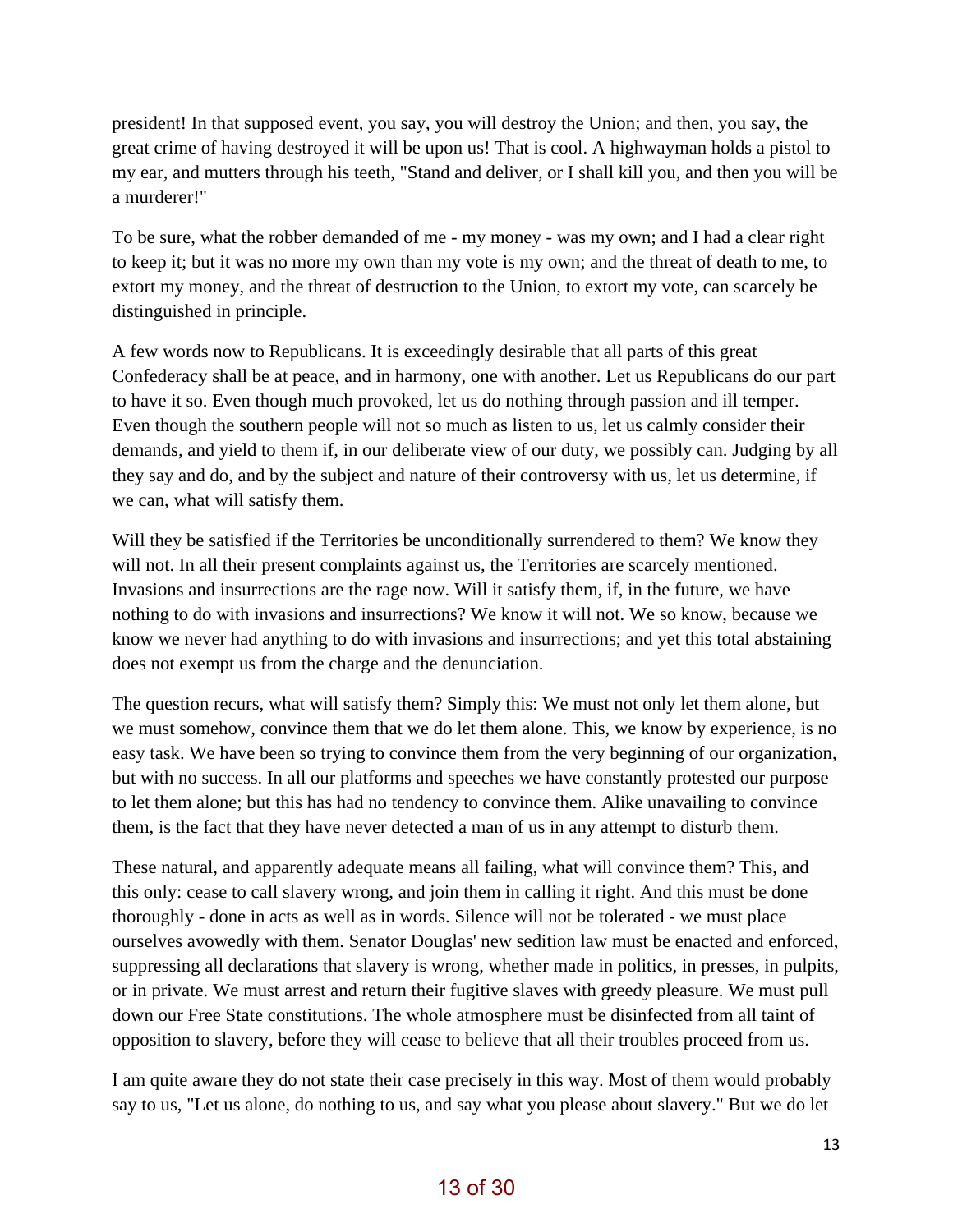them alone - have never disturbed them - so that, after all, it is what we say, which dissatisfies them. They will continue to accuse us of doing, until we cease saying.

I am also aware they have not, as yet, in terms, demanded the overthrow of our Free-State Constitutions. Yet those Constitutions declare the wrong of slavery, with more solemn emphasis, than do all other sayings against it; and when all these other sayings shall have been silenced, the overthrow of these Constitutions will be demanded, and nothing be left to resist the demand. It is nothing to the contrary, that they do not demand the whole of this just now. Demanding what they do, and for the reason they do, they can voluntarily stop nowhere short of this consummation. Holding, as they do, that slavery is morally right, and socially elevating, they cannot cease to demand a full national recognition of it, as a legal right, and a social blessing.

Nor can we justifiably withhold this, on any ground save our conviction that slavery is wrong. If slavery is right, all words, acts, laws, and constitutions against it, are themselves wrong, and should be silenced, and swept away. If it is right, we cannot justly object to its nationality - its universality; if it is wrong, they cannot justly insist upon its extension - its enlargement. All they ask, we could readily grant, if we thought slavery right; all we ask, they could as readily grant, if they thought it wrong. Their thinking it right, and our thinking it wrong, is the precise fact upon which depends the whole controversy. Thinking it right, as they do, they are not to blame for desiring its full recognition, as being right; but, thinking it wrong, as we do, can we yield to them? Can we cast our votes with their view, and against our own? In view of our moral, social, and political responsibilities, can we do this?

Wrong as we think slavery is, we can yet afford to let it alone where it is, because that much is due to the necessity arising from its actual presence in the nation; but can we, while our votes will prevent it, allow it to spread into the National Territories, and to overrun us here in these Free States? If our sense of duty forbids this, then let us stand by our duty, fearlessly and effectively. Let us be diverted by none of those sophistical contrivances wherewith we are so industriously plied and belabored - contrivances such as groping for some middle ground between the right and the wrong, vain as the search for a man who should be neither a living man nor a dead man - such as a policy of "don't care" on a question about which all true men do care such as Union appeals beseeching true Union men to yield to Disunionists, reversing the divine rule, and calling, not the sinners, but the righteous to repentance - such as invocations to Washington, imploring men to unsay what Washington said, and undo what Washington did.

Neither let us be slandered from our duty by false accusations against us, nor frightened from it by menaces of destruction to the Government nor of dungeons to ourselves. Let us have faith that right makes might, and in that faith, let us, to the end, dare to do our duty as we understand it.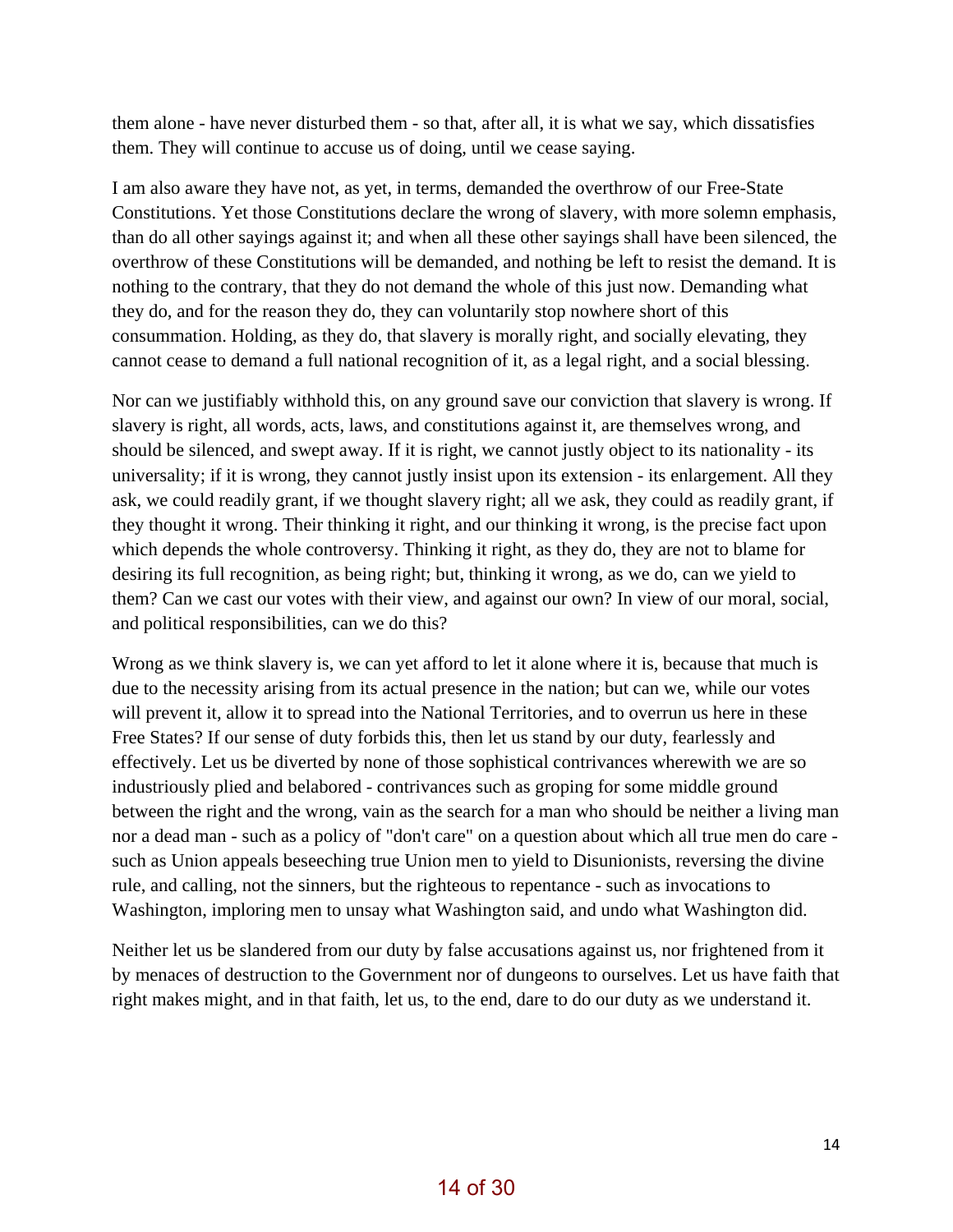Lyndon B. Johnson "We Shall Overcome" March 15, 1965 Washington, DC

I speak tonight for the dignity of man and the destiny of Democracy. I urge every member of both parties, Americans of all religions and of all colors, from every section of this country, to join me in that cause.

At times, history and fate meet at a single time in a single place to shape a turning point in man's unending search for freedom. So it was at Lexington and Concord. So it was a century ago at Appomattox. So it was last week in Selma, Alabama. There, long suffering men and women peacefully protested the denial of their rights as Americans. Many of them were brutally assaulted. One good man--a man of God--was killed.

There is no cause for pride in what has happened in Selma. There is no cause for self-satisfaction in the long denial of equal rights of millions of Americans. But there is cause for hope and for faith in our Democracy in what is happening here tonight. For the cries of pain and the hymns and protests of oppressed people have summoned into convocation all the majesty of this great government--the government of the greatest nation on earth. Our mission is at once the oldest and the most basic of this country--to right wrong, to do justice, to serve man. In our time we have come to live with the moments of great crises. Our lives have been marked with debate about great issues, issues of war and peace, issues of prosperity and depression.

But rarely in any time does an issue lay bare the secret heart of America itself. Rarely are we met with a challenge, not to our growth or abundance, or our welfare or our security, but rather to the values and the purposes and the meaning of our beloved nation. The issue of equal rights for American Negroes is such an issue. And should we defeat every enemy, and should we double our wealth and conquer the stars, and still be unequal to this issue, then we will have failed as a people and as a nation. For, with a country as with a person, "what is a man profited if he shall gain the whole world, and lose his own soul?"

There is no Negro problem. There is no Southern problem. There is no Northern problem. There is only an American problem.

And we are met here tonight as Americans--not as Democrats or Republicans; we're met here as Americans to solve that problem. This was the first nation in the history of the world to be founded with a purpose.

The great phrases of that purpose still sound in every American heart, North and South: "All men are created equal." "Government by consent of the governed." "Give me liberty or give me death." And those are not just clever words, and those are not just empty theories. In their name Americans have fought and died for two centuries and tonight around the world they stand there as guardians of our liberty risking their lives. Those words are promised to every citizen that he shall share in the dignity of man. This dignity cannot be found in a man's possessions. It cannot be found in his power or in his position. It really rests on his right to be treated as a man equal in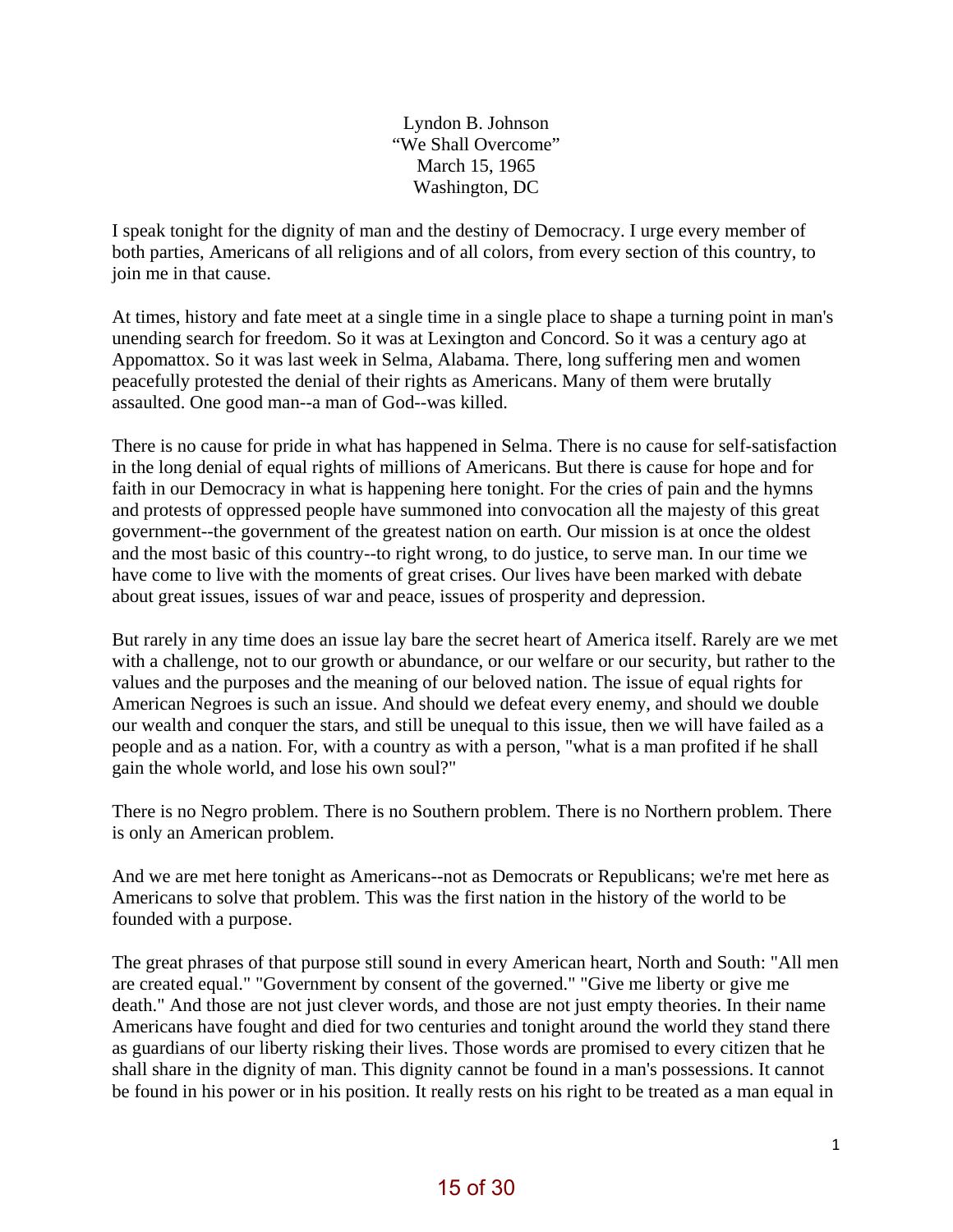opportunity to all others. It says that he shall share in freedom. He shall choose his leaders, educate his children, provide for his family according to his ability and his merits as a human being.

To apply any other test, to deny a man his hopes because of his color or race or his religion or the place of his birth is not only to do injustice, it is to deny Americans and to dishonor the dead who gave their lives for American freedom. Our fathers believed that if this noble view of the rights of man was to flourish it must be rooted in democracy. This most basic right of all was the right to choose your own leaders. The history of this country in large measure is the history of expansion of the right to all of our people.

Many of the issues of civil rights are very complex and most difficult. But about this there can and should be no argument: every American citizen must have an equal right to vote. There is no reason which can excuse the denial of that right. There is no duty which weighs more heavily on us than the duty we have to insure that right. Yet the harsh fact is that in many places in this country men and women are kept from voting simply because they are Negroes.

Every device of which human ingenuity is capable, has been used to deny this right. The Negro citizen may go to register only to be told that the day is wrong, or the hour is late, or the official in charge is absent. And if he persists and, if he manages to present himself to the registrar, he may be disqualified because he did not spell out his middle name, or because he abbreviated a word on the application. And if he manages to fill out an application, he is given a test. The registrar is the sole judge of whether he passes this test. He may be asked to recite the entire Constitution, or explain the most complex provisions of state law.

And even a college degree cannot be used to prove that he can read and write. For the fact is that the only way to pass these barriers is to show a white skin. Experience has clearly shown that the existing process of law cannot overcome systematic and ingenious discrimination. No law that we now have on the books, and I have helped to put three of them there, can insure the right to vote when local officials are determined to deny it. In such a case, our duty must be clear to all of us. The Constitution says that no person shall be kept from voting because of his race or his color.

We have all sworn an oath before God to support and to defend that Constitution. We must now act in obedience to that oath. Wednesday, I will send to Congress a law designed to eliminate illegal barriers to the right to vote. The broad principles of that bill will be in the hands of the Democratic and Republican leaders tomorrow. After they have reviewed it, it will come here formally as a bill. I am grateful for this opportunity to come here tonight at the invitation of the leadership to reason with my friends, to give them my views and to visit with my former colleagues.

I have had prepared a more comprehensive analysis of the legislation which I had intended to transmit to the clerk tomorrow, but which I will submit to the clerks tonight. But I want to really discuss the main proposals of this legislation. This bill will strike down restrictions to voting in all elections, federal, state and local, which have been used to deny Negroes the right to vote.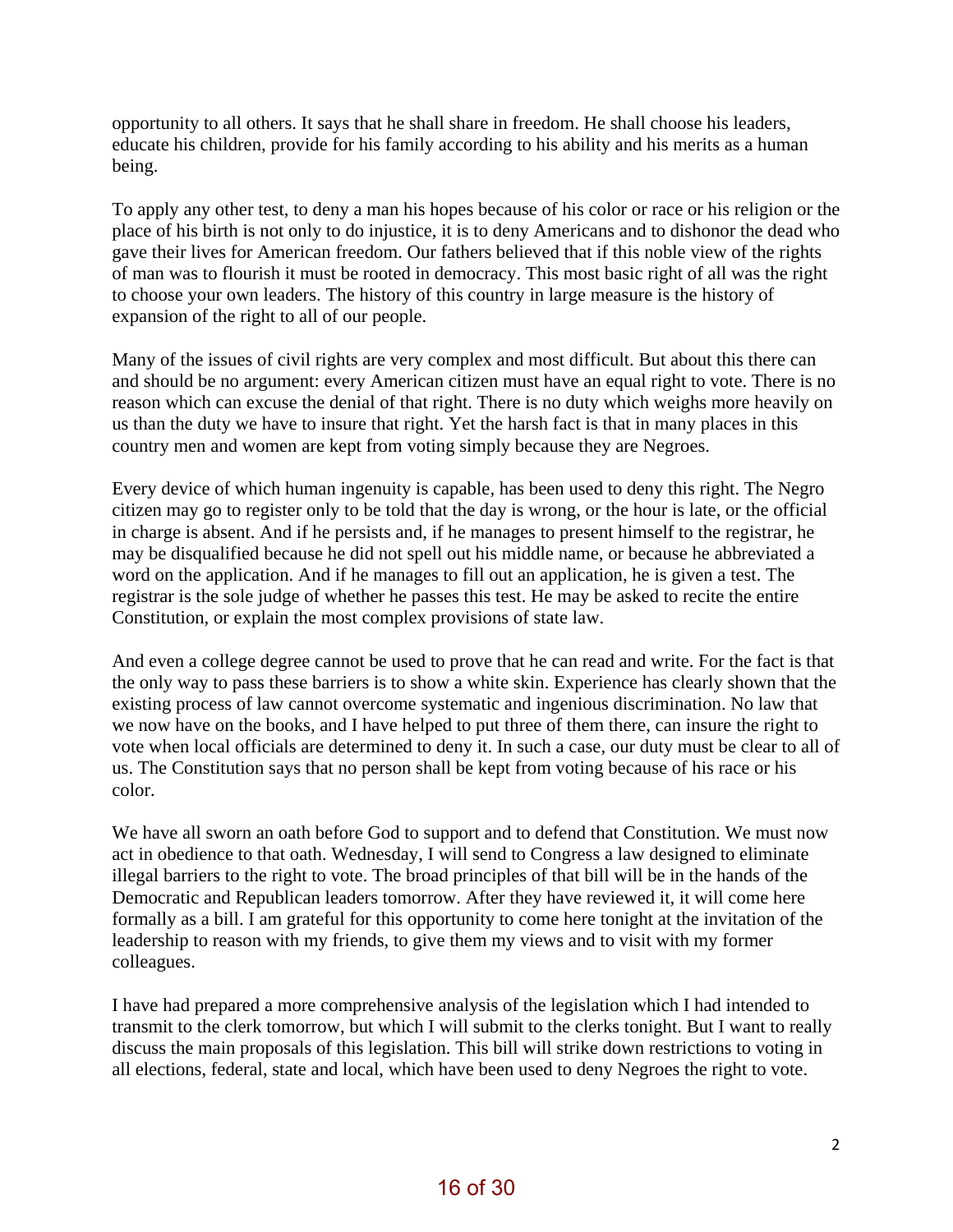This bill will establish a simple, uniform standard which cannot be used, however ingenious the effort, to flout our Constitution. It will provide for citizens to be registered by officials of the United States Government, if the state officials refuse to register them. It will eliminate tedious, unnecessary lawsuits which delay the right to vote. Finally, this legislation will insure that properly registered individuals are not prohibited from voting. I will welcome the suggestions from all the members of Congress--I have no doubt that I will get some--on ways and means to strengthen this law and to make it effective.

But experience has plainly shown that this is the only path to carry out the command of the Constitution. To those who seek to avoid action by their national government in their home communities, who want to and who seek to maintain purely local control over elections, the answer is simple: open your polling places to all your people. Allow men and women to register and vote whatever the color of their skin. Extend the rights of citizenship to every citizen of this land. There is no Constitutional issue here. The command of the Constitution is plain. There is no moral issue. It is wrong--deadly wrong--to deny any of your fellow Americans the right to vote in this country.

There is no issue of state's rights or national rights. There is only the struggle for human rights. I have not the slightest doubt what will be your answer. But the last time a President sent a civil rights bill to the Congress it contained a provision to protect voting rights in Federal elections. That civil rights bill was passed after eight long months of debate. And when that bill came to my desk from the Congress for signature, the heart of the voting provision had been eliminated.

This time, on this issue, there must be no delay, or no hesitation, or no compromise with our purpose. We cannot, we must not, refuse to protect the right of every American to vote in every election that he may desire to participate in.

And we ought not, and we cannot, and we must not wait another eight months before we get a bill. We have already waited 100 years and more and the time for waiting is gone. So I ask you to join me in working long hours and nights and weekends, if necessary, to pass this bill. And I don't make that request lightly, for, from the window where I sit, with the problems of our country, I recognize that from outside this chamber is the outraged conscience of a nation, the grave concern of many nations and the harsh judgment of history on our acts.

But even if we pass this bill the battle will not be over. What happened in Selma is part of a far larger movement which reaches into every section and state of America. It is the effort of American Negroes to secure for themselves the full blessings of American life. Their cause must be our cause too. Because it's not just Negroes, but really it's all of us, who must overcome the crippling legacy of bigotry and injustice.

And we shall overcome.

As a man whose roots go deeply into Southern soil, I know how agonizing racial feelings are. I know how difficult it is to reshape the attitudes and the structure of our society. But a century has passed--more than 100 years--since the Negro was freed. And he is not fully free tonight. It was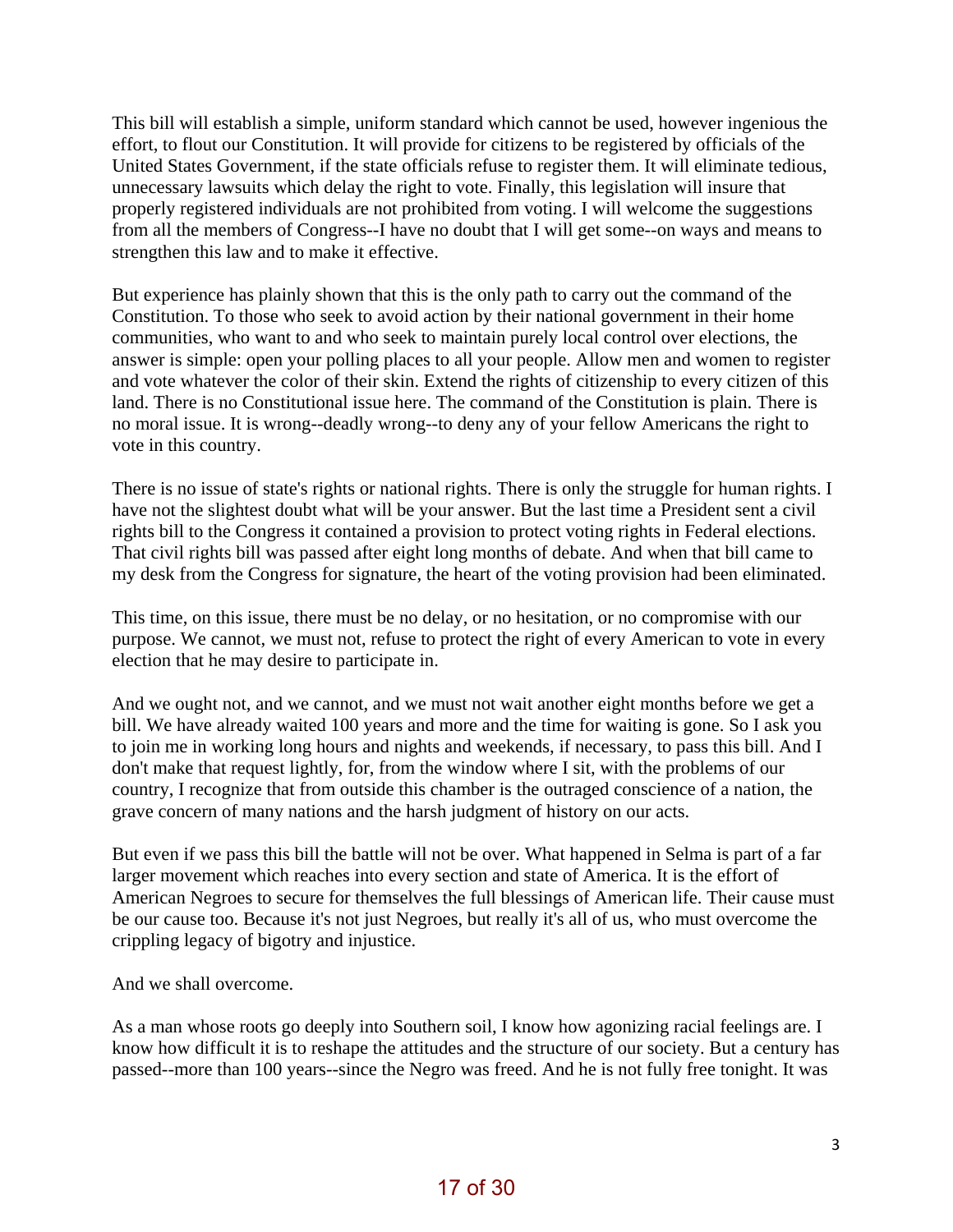more than 100 years ago that Abraham Lincoln--a great President of another party--signed the Emancipation Proclamation. But emancipation is a proclamation and not a fact.

A century has passed--more than 100 years--since equality was promised, and yet the Negro is not equal. A century has passed since the day of promise, and the promise is unkept. The time of justice has now come, and I tell you that I believe sincerely that no force can hold it back. It is right in the eyes of man and God that it should come, and when it does, I think that day will brighten the lives of every American. For Negroes are not the only victims. How many white children have gone uneducated? How many white families have lived in stark poverty? How many white lives have been scarred by fear, because we wasted energy and our substance to maintain the barriers of hatred and terror?

And so I say to all of you here and to all in the nation tonight that those who appeal to you to hold on to the past do so at the cost of denying you your future. This great rich, restless country can offer opportunity and education and hope to all--all, black and white, North and South, sharecropper and city dweller. These are the enemies: poverty, ignorance, disease. They are our enemies, not our fellow man, not our neighbor.

And these enemies too--poverty, disease and ignorance--we shall overcome.

Now let none of us in any section look with prideful righteousness on the troubles in another section or the problems of our neighbors. There is really no part of America where the promise of equality has been fully kept. In Buffalo as well as in Birmingham, in Philadelphia as well as Selma, Americans are struggling for the fruits of freedom.

This is one nation. What happens in Selma and Cincinnati is a matter of legitimate concern to every American. But let each of us look within our own hearts and our own communities and let each of us put our shoulder to the wheel to root out injustice wherever it exists. As we meet here in this peaceful historic chamber tonight, men from the South, some of whom were at Iwo Jima, men from the North who have carried Old Glory to the far corners of the world and who brought it back without a stain on it, men from the east and from the west are all fighting together without regard to religion or color or region in Vietnam.

Men from every region fought for us across the world 20 years ago. And now in these common dangers, in these common sacrifices, the South made its contribution of honor and gallantry no less than any other region in the great republic.

And in some instances, a great many of them, more. And I have not the slightest doubt that good men from everywhere in this country, from the Great Lakes to the Gulf of Mexico, from the Golden Gate to the harbors along the Atlantic, will rally now together in this cause to vindicate the freedom of all Americans. For all of us owe this duty and I believe that all of us will respond to it.

Your president makes that request of every American.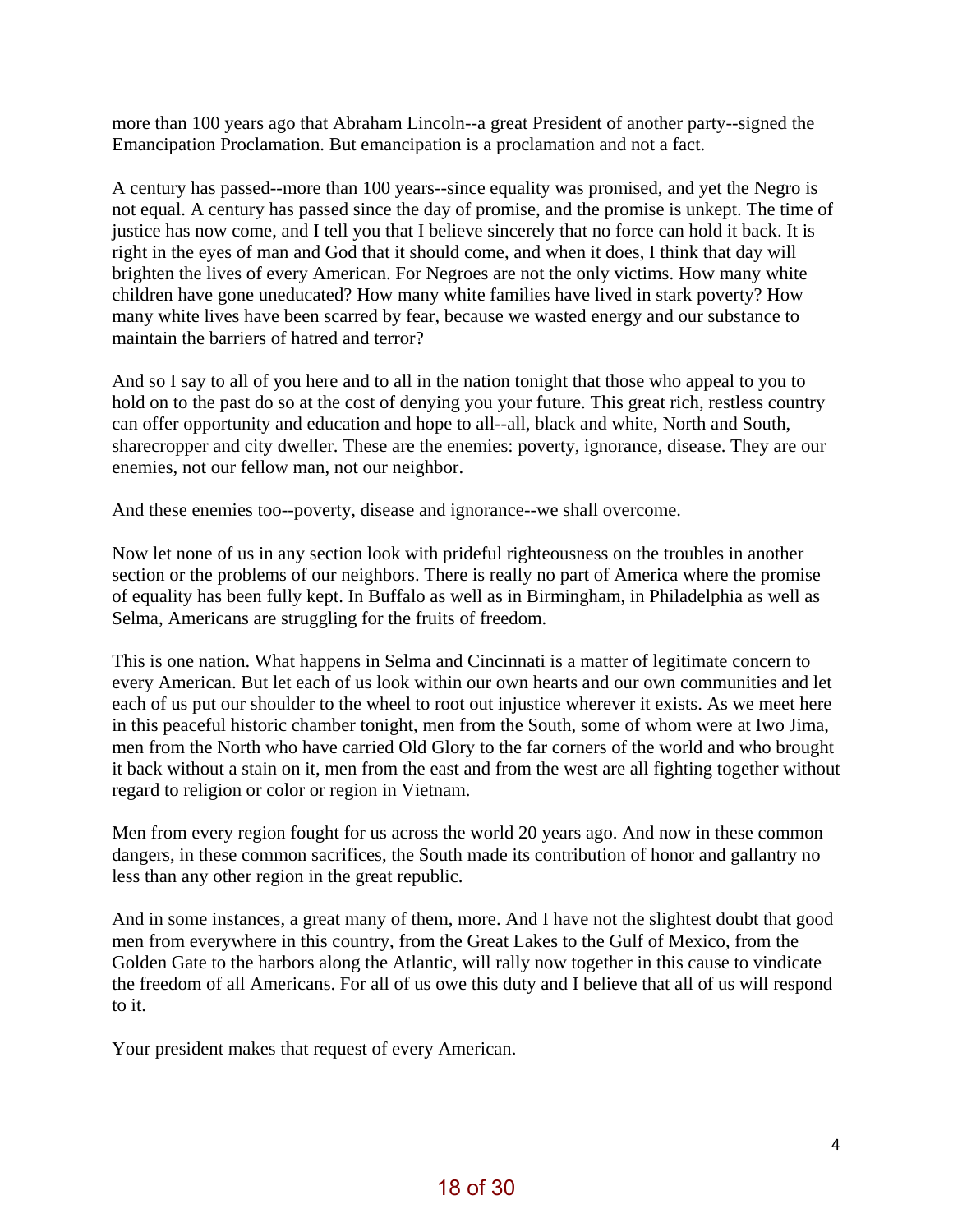The real hero of this struggle is the American Negro. His actions and protests, his courage to risk safety, and even to risk his life, have awakened the conscience of this nation. His demonstrations have been designed to call attention to injustice, designed to provoke change; designed to stir reform. He has been called upon to make good the promise of America.

And who among us can say that we would have made the same progress were it not for his persistent bravery and his faith in American democracy? For at the real heart of the battle for equality is a deep-seated belief in the democratic process. Equality depends, not on the force of arms or tear gas, but depends upon the force of moral right--not on recourse to violence, but on respect for law and order.

There have been many pressures upon your President and there will be others as the days come and go. But I pledge to you tonight that we intend to fight this battle where it should be fought- in the courts, and in the Congress, and the hearts of men. We must preserve the right of free speech and the right of free assembly. But the right of free speech does not carry with it--as has been said--the right to holler fire in a crowded theatre.

We must preserve the right to free assembly. But free assembly does not carry with it the right to block public thoroughfares to traffic. We do have a right to protest. And a right to march under conditions that do not infringe the Constitutional rights of our neighbors. And I intend to protect all those rights as long as I am permitted to serve in this office.

We will guard against violence, knowing it strikes from our hands the very weapons which we seek--progress, obedience to law, and belief in American values. In Selma, as elsewhere, we seek and pray for peace. We seek order, we seek unity, but we will not accept the peace of stifled rights or the order imposed by fear, or the unity that stifles protest--for peace cannot be purchased at the cost of liberty.

In Selma tonight--and we had a good day there--as in every city we are working for a just and peaceful settlement. We must all remember after this speech I'm making tonight, after the police and the F.B.I. and the Marshals have all gone, and after you have promptly passed this bill, the people of Selma and the other cities of the nation must still live and work together.

And when the attention of the nation has gone elsewhere they must try to heal the wounds and to build a new community. This cannot be easily done on a battleground of violence as the history of the South itself shows. It is in recognition of this that men of both races have shown such an outstandingly impressive responsibility in recent days--last Tuesday and again today.

The bill I am presenting to you will be known as a civil rights bill. But in a larger sense, most of the program I am recommending is a civil rights program. Its object is to open the city of hope to all people of all races, because all Americans just must have the right to vote, and we are going to give them that right.

All Americans must have the privileges of citizenship, regardless of race, and they are going to have those privileges of citizenship regardless of race.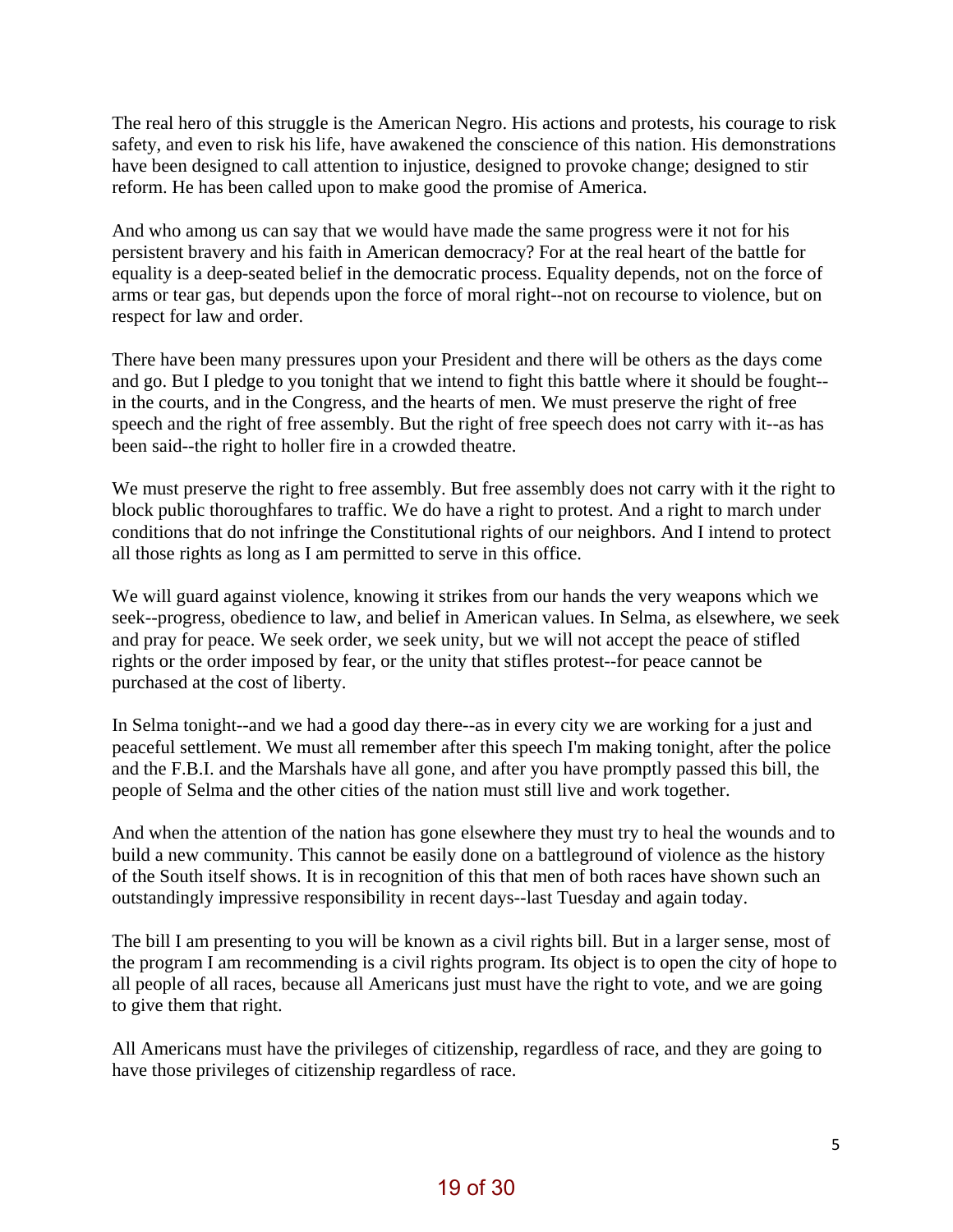But I would like to caution you and remind you that to exercise these privileges takes much more than just legal rights. It requires a trained mind and a healthy body. It requires a decent home and the chance to find a job and the opportunity to escape from the clutches of poverty.

Of course people cannot contribute to the nation if they are never taught to read or write; if their bodies are stunted from hunger; if their sickness goes untended; if their life is spent in hopeless poverty, just drawing a welfare check.

So we want to open the gates to opportunity. But we're also going to give all our people, black and white, the help that they need to walk through those gates. My first job after college was as a teacher in Cotulla, Texas, in a small Mexican-American school. Few of them could speak English and I couldn't speak much Spanish. My students were poor and they often came to class without breakfast and hungry. And they knew even in their youth the pain of prejudice. They never seemed to know why people disliked them, but they knew it was so because I saw it in their eyes.

I often walked home late in the afternoon after the classes were finished wishing there was more that I could do. But all I knew was to teach them the little that I knew, hoping that I might help them against the hardships that lay ahead. And somehow you never forget what poverty and hatred can do when you see its scars on the hopeful face of a young child.

I never thought then, in 1928, that I would be standing here in 1965. It never even occurred to me in my fondest dreams that I might have the chance to help the sons and daughters of those students, and to help people like them all over this country. But now I do have that chance.

And I'll let you in on a secret--I mean to use it. And I hope that you will use it with me.

This is the richest, most powerful country which ever occupied this globe. The might of past empires is little compared to ours. But I do not want to be the president who built empires, or sought grandeur, or extended dominion.

I want to be the president who educated young children to the wonders of their world. I want to be the President who helped to feed the hungry and to prepare them to be taxpayers instead of tax eaters. I want to be the President who helped the poor to find their own way and who protected the right of every citizen to vote in every election. I want to be the President who helped to end hatred among his fellow men and who promoted love among the people of all races, all regions and all parties. I want to be the President who helped to end war among the brothers of this earth.

And so, at the request of your beloved Speaker and the Senator from Montana, the Majority Leader, the Senator from Illinois, the Minority Leader, Mr. McCullock and other members of both parties, I came here tonight, not as President Roosevelt came down one time in person to veto a bonus bill; not as President Truman came down one time to urge passage of a railroad bill, but I came down here to ask you to share this task with me. And to share it with the people that we both work for.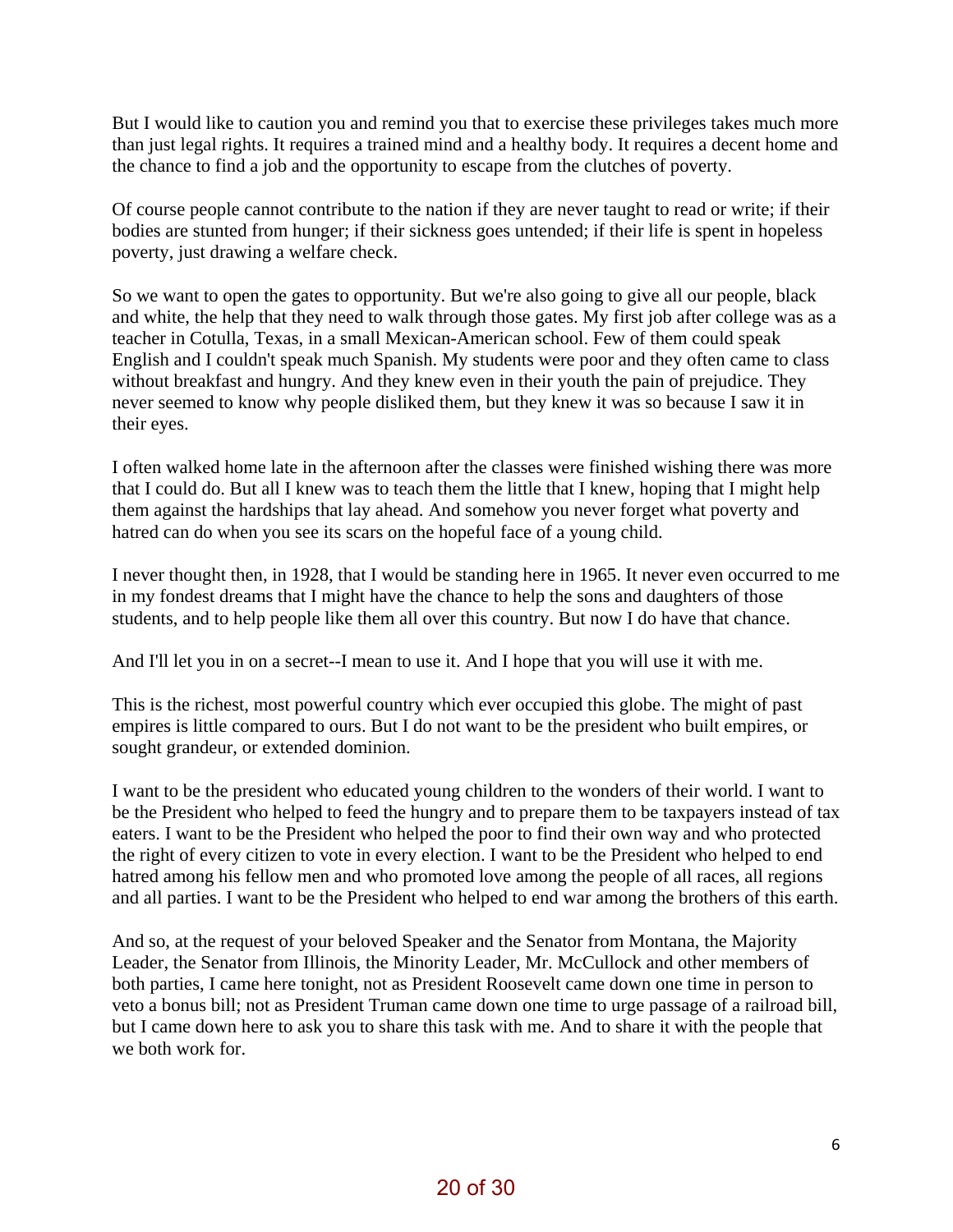I want this to be the Congress--Republicans and Democrats alike--which did all these things for all these people. Beyond this great chamber--out yonder--in fifty states are the people that we serve. Who can tell what deep and unspoken hopes are in their hearts tonight as they sit there and listen? We all can guess, from our own lives, how difficult they often find their own pursuit of happiness, how many problems each little family has. They look most of all to themselves for their future, but I think that they also look to each of us.

Above the pyramid on the Great Seal of the United States it says in latin, "God has favored our undertaking." God will not favor everything that we do. It is rather our duty to divine His will. But I cannot help but believe that He truly understands and that He really favors the undertaking that we begin here tonight.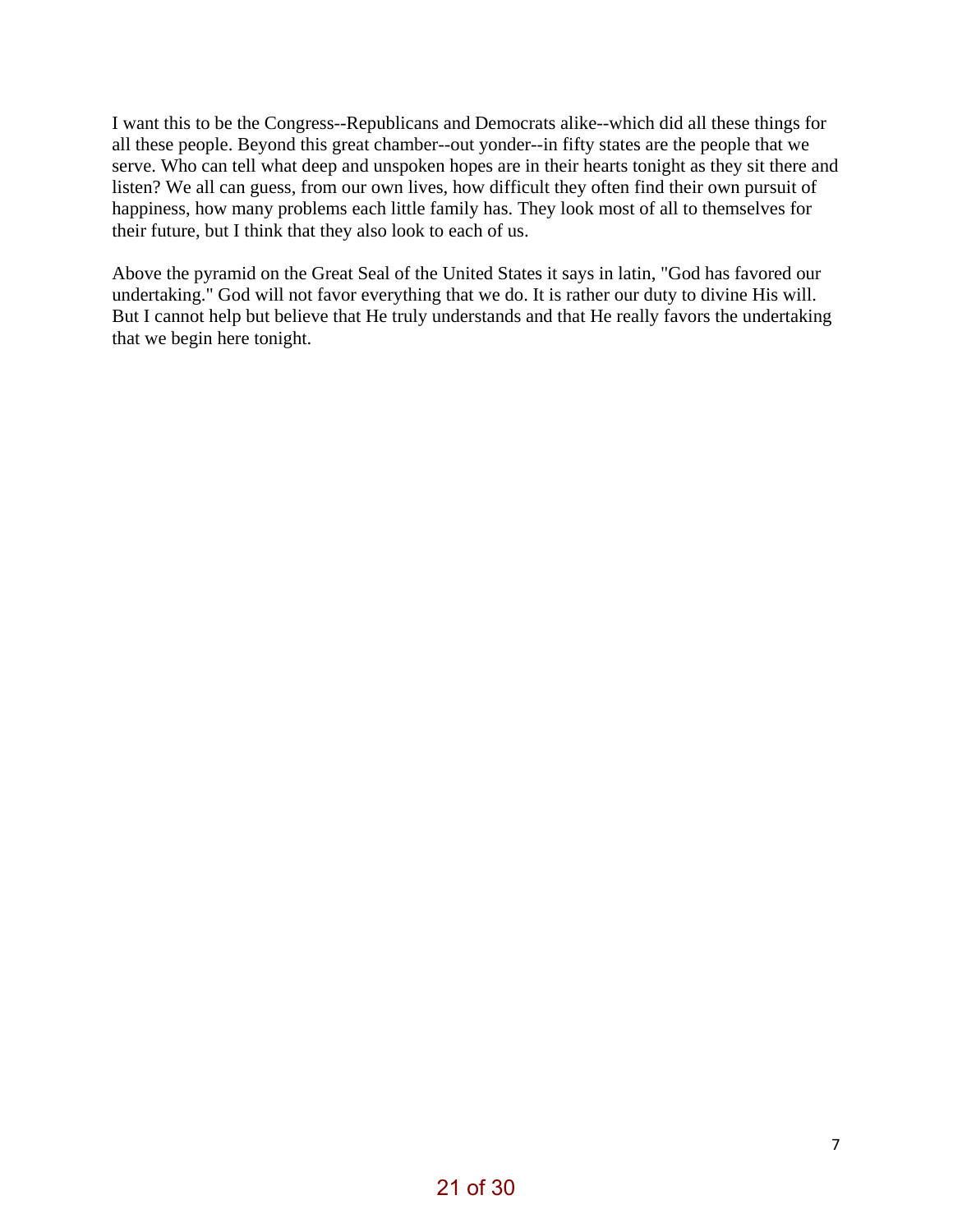Remarks of Senator Barack Obama "A More Perfect Union" Constitution Center Philadelphia, Pennsylvania

"We the people, in order to form a more perfect union."

Two hundred and twenty one years ago, in a hall that still stands across the street, a group of men gathered and, with these simple words, launched America's improbable experiment in democracy. Farmers and scholars; statesmen and patriots who had traveled across an ocean to escape tyranny and persecution finally made real their declaration of independence at a Philadelphia convention that lasted through the spring of 1787.

The document they produced was eventually signed but ultimately unfinished. It was stained by this nation's original sin of slavery, a question that divided the colonies and brought the convention to a stalemate until the founders chose to allow the slave trade to continue for at least twenty more years, and to leave any final resolution to future generations.

Of course, the answer to the slavery question was already embedded within our Constitution - a Constitution that had at is very core the ideal of equal citizenship under the law; a Constitution that promised its people liberty, and justice, and a union that could be and should be perfected over time.

And yet words on a parchment would not be enough to deliver slaves from bondage, or provide men and women of every color and creed their full rights and obligations as citizens of the United States. What would be needed were Americans in successive generations who were willing to do their part - through protests and struggle, on the streets and in the courts, through a civil war and civil disobedience and always at great risk - to narrow that gap between the promise of our ideals and the reality of their time.

This was one of the tasks we set forth at the beginning of this campaign - to continue the long march of those who came before us, a march for a more just, more equal, more free, more caring and more prosperous America. I chose to run for the presidency at this moment in history because I believe deeply that we cannot solve the challenges of our time unless we solve them together - unless we perfect our union by understanding that we may have different stories, but we hold common hopes; that we may not look the same and we may not have come from the same place, but we all want to move in the same direction - towards a better future for of children and our grandchildren.

This belief comes from my unyielding faith in the decency and generosity of the American people. But it also comes from my own American story.

I am the son of a black man from Kenya and a white woman from Kansas. I was raised with the help of a white grandfather who survived a Depression to serve in Patton's Army during World War II and a white grandmother who worked on a bomber assembly line at Fort Leavenworth while he was overseas. I've gone to some of the best schools in America and lived in one of the

#### 22 of 30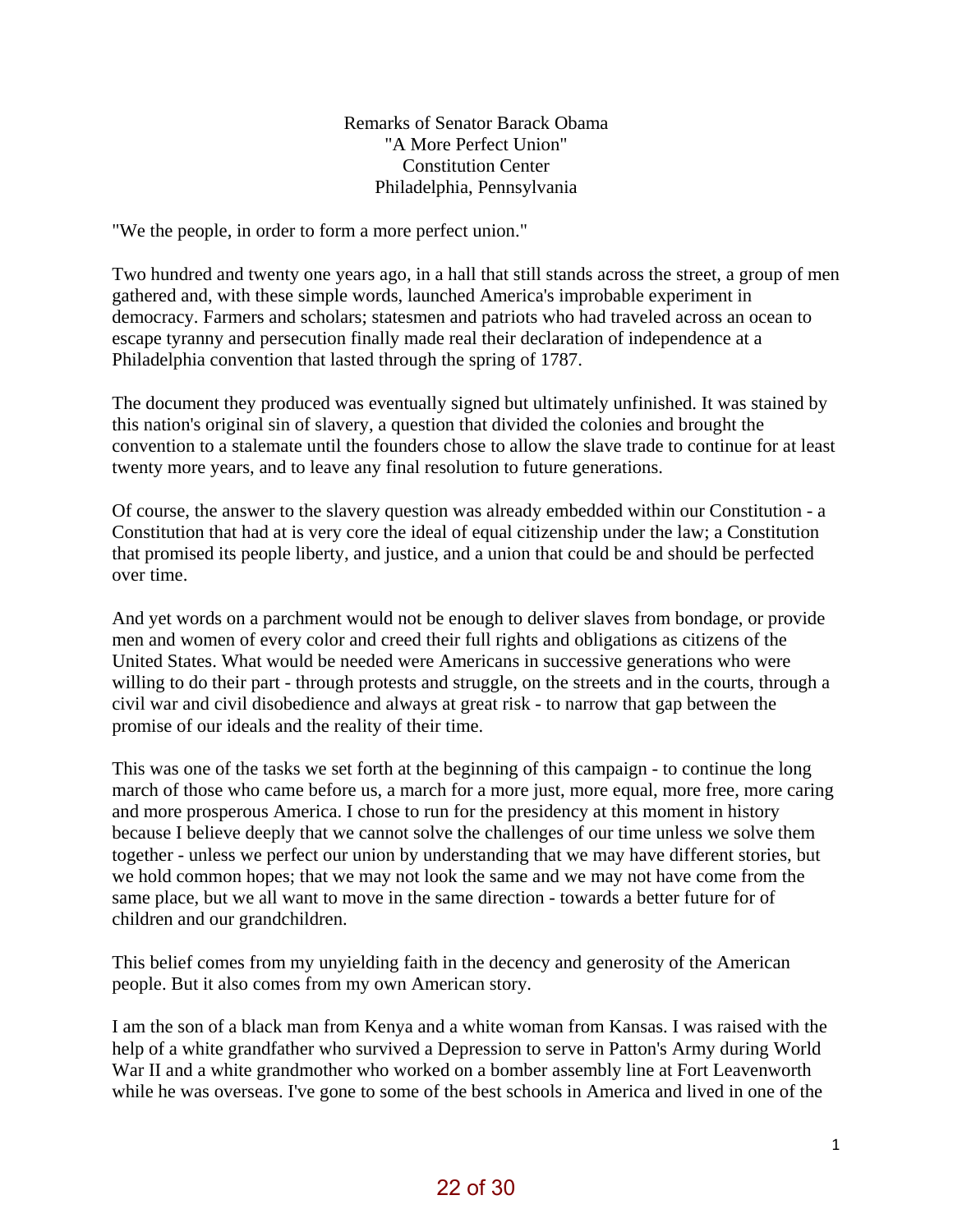world's poorest nations. I am married to a black American who carries within her the blood of slaves and slaveowners - an inheritance we pass on to our two precious daughters. I have brothers, sisters, nieces, nephews, uncles and cousins, of every race and every hue, scattered across three continents, and for as long as I live, I will never forget that in no other country on Earth is my story even possible.

It's a story that hasn't made me the most conventional candidate. But it is a story that has seared into my genetic makeup the idea that this nation is more than the sum of its parts - that out of many, we are truly one.

Throughout the first year of this campaign, against all predictions to the contrary, we saw how hungry the American people were for this message of unity. Despite the temptation to view my candidacy through a purely racial lens, we won commanding victories in states with some of the whitest populations in the country. In South Carolina, where the Confederate Flag still flies, we built a powerful coalition of African Americans and white Americans.

This is not to say that race has not been an issue in the campaign. At various stages in the campaign, some commentators have deemed me either "too black" or "not black enough." We saw racial tensions bubble to the surface during the week before the South Carolina primary. The press has scoured every exit poll for the latest evidence of racial polarization, not just in terms of white and black, but black and brown as well.

And yet, it has only been in the last couple of weeks that the discussion of race in this campaign has taken a particularly divisive turn.

On one end of the spectrum, we've heard the implication that my candidacy is somehow an exercise in affirmative action; that it's based solely on the desire of wide-eyed liberals to purchase racial reconciliation on the cheap. On the other end, we've heard my former pastor, Reverend Jeremiah Wright, use incendiary language to express views that have the potential not only to widen the racial divide, but views that denigrate both the greatness and the goodness of our nation; that rightly offend white and black alike.

I have already condemned, in unequivocal terms, the statements of Reverend Wright that have caused such controversy. For some, nagging questions remain. Did I know him to be an occasionally fierce critic of American domestic and foreign policy? Of course. Did I ever hear him make remarks that could be considered controversial while I sat in church? Yes. Did I strongly disagree with many of his political views? Absolutely - just as I'm sure many of you have heard remarks from your pastors, priests, or rabbis with which you strongly disagreed.

But the remarks that have caused this recent firestorm weren't simply controversial. They weren't simply a religious leader's effort to speak out against perceived injustice. Instead, they expressed a profoundly distorted view of this country - a view that sees white racism as endemic, and that elevates what is wrong with America above all that we know is right with America; a view that sees the conflicts in the Middle East as rooted primarily in the actions of stalwart allies like Israel, instead of emanating from the perverse and hateful ideologies of radical Islam.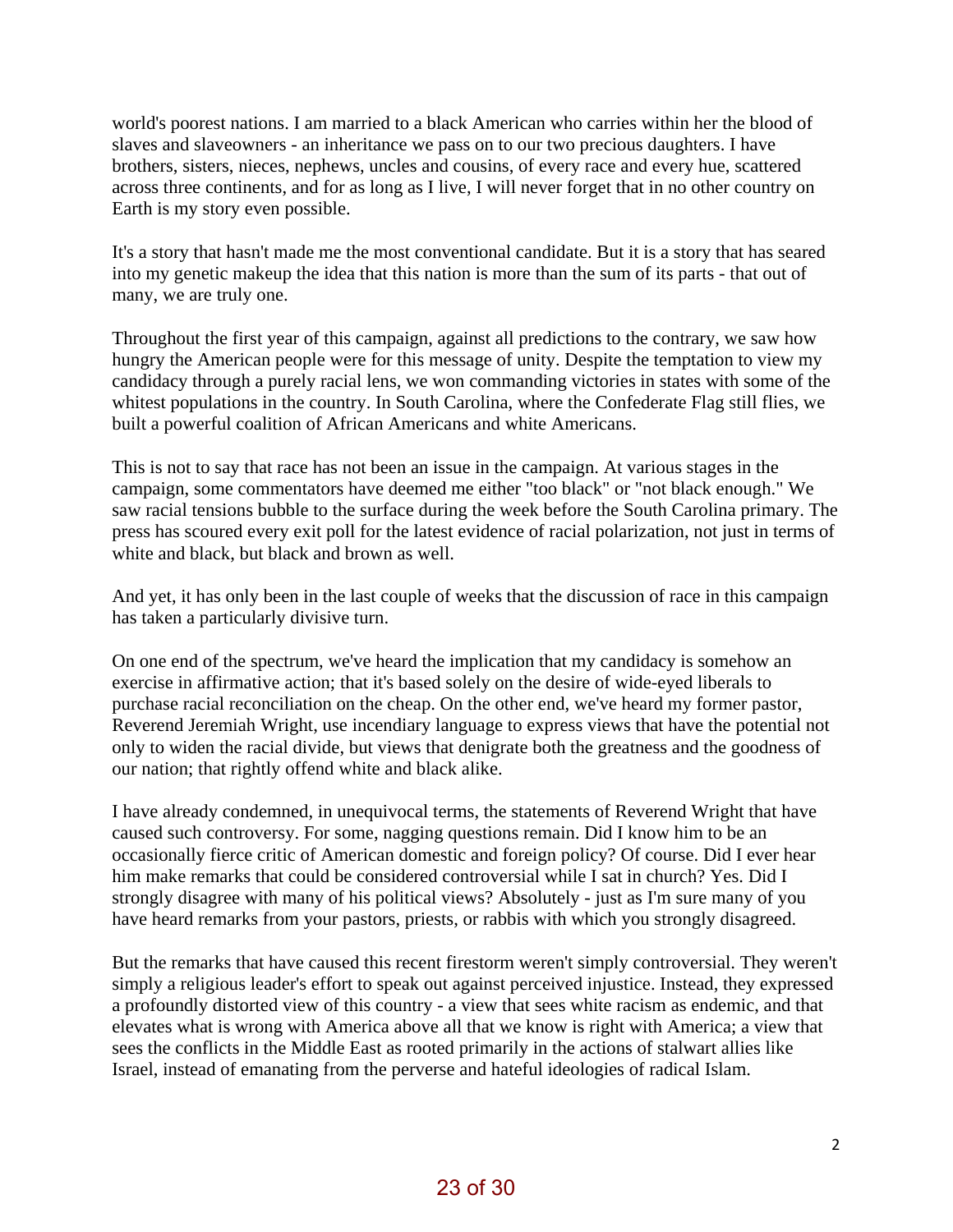As such, Reverend Wright's comments were not only wrong but divisive, divisive at a time when we need unity; racially charged at a time when we need to come together to solve a set of monumental problems - two wars, a terrorist threat, a falling economy, a chronic health care crisis and potentially devastating climate change; problems that are neither black or white or Latino or Asian, but rather problems that confront us all.

Given my background, my politics, and my professed values and ideals, there will no doubt be those for whom my statements of condemnation are not enough. Why associate myself with Reverend Wright in the first place, they may ask? Why not join another church? And I confess that if all that I knew of Reverend Wright were the snippets of those sermons that have run in an endless loop on the television and You Tube, or if Trinity United Church of Christ conformed to the caricatures being peddled by some commentators, there is no doubt that I would react in much the same way

But the truth is, that isn't all that I know of the man. The man I met more than twenty years ago is a man who helped introduce me to my Christian faith, a man who spoke to me about our obligations to love one another; to care for the sick and lift up the poor. He is a man who served his country as a U.S. Marine; who has studied and lectured at some of the finest universities and seminaries in the country, and who for over thirty years led a church that serves the community by doing God's work here on Earth - by housing the homeless, ministering to the needy, providing day care services and scholarships and prison ministries, and reaching out to those suffering from HIV/AIDS.

In my first book, Dreams From My Father, I described the experience of my first service at Trinity:

"People began to shout, to rise from their seats and clap and cry out, a forceful wind carrying the reverend's voice up into the rafters....And in that single note - hope! - I heard something else; at the foot of that cross, inside the thousands of churches across the city, I imagined the stories of ordinary black people merging with the stories of David and Goliath, Moses and Pharaoh, the Christians in the lion's den, Ezekiel's field of dry bones. Those stories - of survival, and freedom, and hope - became our story, my story; the blood that had spilled was our blood, the tears our tears; until this black church, on this bright day, seemed once more a vessel carrying the story of a people into future generations and into a larger world. Our trials and triumphs became at once unique and universal, black and more than black; in chronicling our journey, the stories and songs gave us a means to reclaim memories that we didn't need to feel shame about...memories that all people might study and cherish - and with which we could start to rebuild."

That has been my experience at Trinity. Like other predominantly black churches across the country, Trinity embodies the black community in its entirety - the doctor and the welfare mom, the model student and the former gang-banger. Like other black churches, Trinity's services are full of raucous laughter and sometimes bawdy humor. They are full of dancing, clapping, screaming and shouting that may seem jarring to the untrained ear. The church contains in full the kindness and cruelty, the fierce intelligence and the shocking ignorance, the struggles and successes, the love and yes, the bitterness and bias that make up the black experience in America.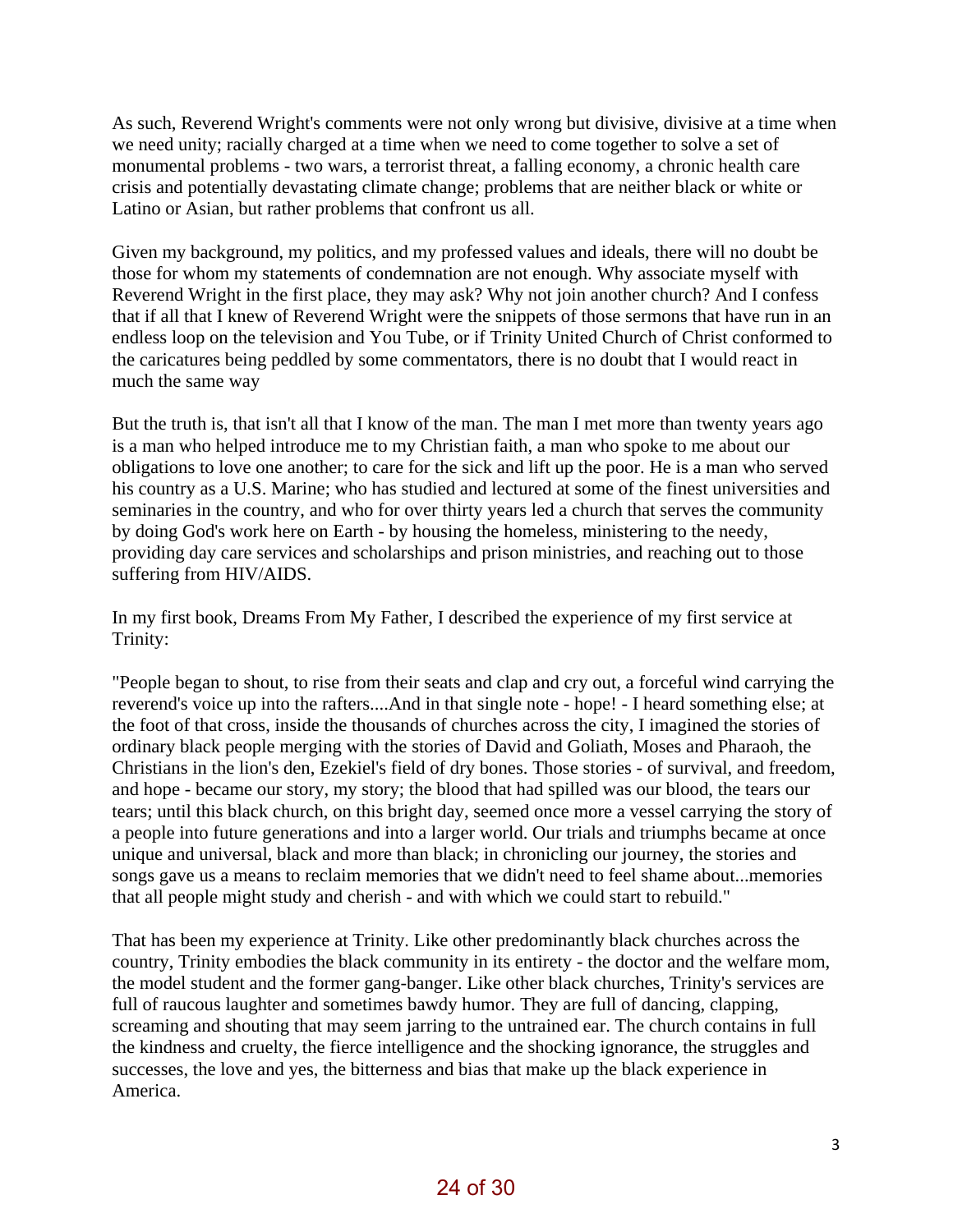And this helps explain, perhaps, my relationship with Reverend Wright. As imperfect as he may be, he has been like family to me. He strengthened my faith, officiated my wedding, and baptized my children. Not once in my conversations with him have I heard him talk about any ethnic group in derogatory terms, or treat whites with whom he interacted with anything but courtesy and respect. He contains within him the contradictions - the good and the bad - of the community that he has served diligently for so many years.

I can no more disown him than I can disown the black community. I can no more disown him than I can my white grandmother - a woman who helped raise me, a woman who sacrificed again and again for me, a woman who loves me as much as she loves anything in this world, but a woman who once confessed her fear of black men who passed by her on the street, and who on more than one occasion has uttered racial or ethnic stereotypes that made me cringe.

These people are a part of me. And they are a part of America, this country that I love.

Some will see this as an attempt to justify or excuse comments that are simply inexcusable. I can assure you it is not. I suppose the politically safe thing would be to move on from this episode and just hope that it fades into the woodwork. We can dismiss Reverend Wright as a crank or a demagogue, just as some have dismissed Geraldine Ferraro, in the aftermath of her recent statements, as harboring some deep-seated racial bias.

But race is an issue that I believe this nation cannot afford to ignore right now. We would be making the same mistake that Reverend Wright made in his offending sermons about America to simplify and stereotype and amplify the negative to the point that it distorts reality.

The fact is that the comments that have been made and the issues that have surfaced over the last few weeks reflect the complexities of race in this country that we've never really worked through - a part of our union that we have yet to perfect. And if we walk away now, if we simply retreat into our respective corners, we will never be able to come together and solve challenges like health care, or education, or the need to find good jobs for every American.

Understanding this reality requires a reminder of how we arrived at this point. As William Faulkner once wrote, "The past isn't dead and buried. In fact, it isn't even past." We do not need to recite here the history of racial injustice in this country. But we do need to remind ourselves that so many of the disparities that exist in the African-American community today can be directly traced to inequalities passed on from an earlier generation that suffered under the brutal legacy of slavery and Jim Crow.

Segregated schools were, and are, inferior schools; we still haven't fixed them, fifty years after Brown v. Board of Education, and the inferior education they provided, then and now, helps explain the pervasive achievement gap between today's black and white students.

Legalized discrimination - where blacks were prevented, often through violence, from owning property, or loans were not granted to African-American business owners, or black homeowners could not access FHA mortgages, or blacks were excluded from unions, or the police force, or fire departments - meant that black families could not amass any meaningful wealth to bequeath

#### 25 of 30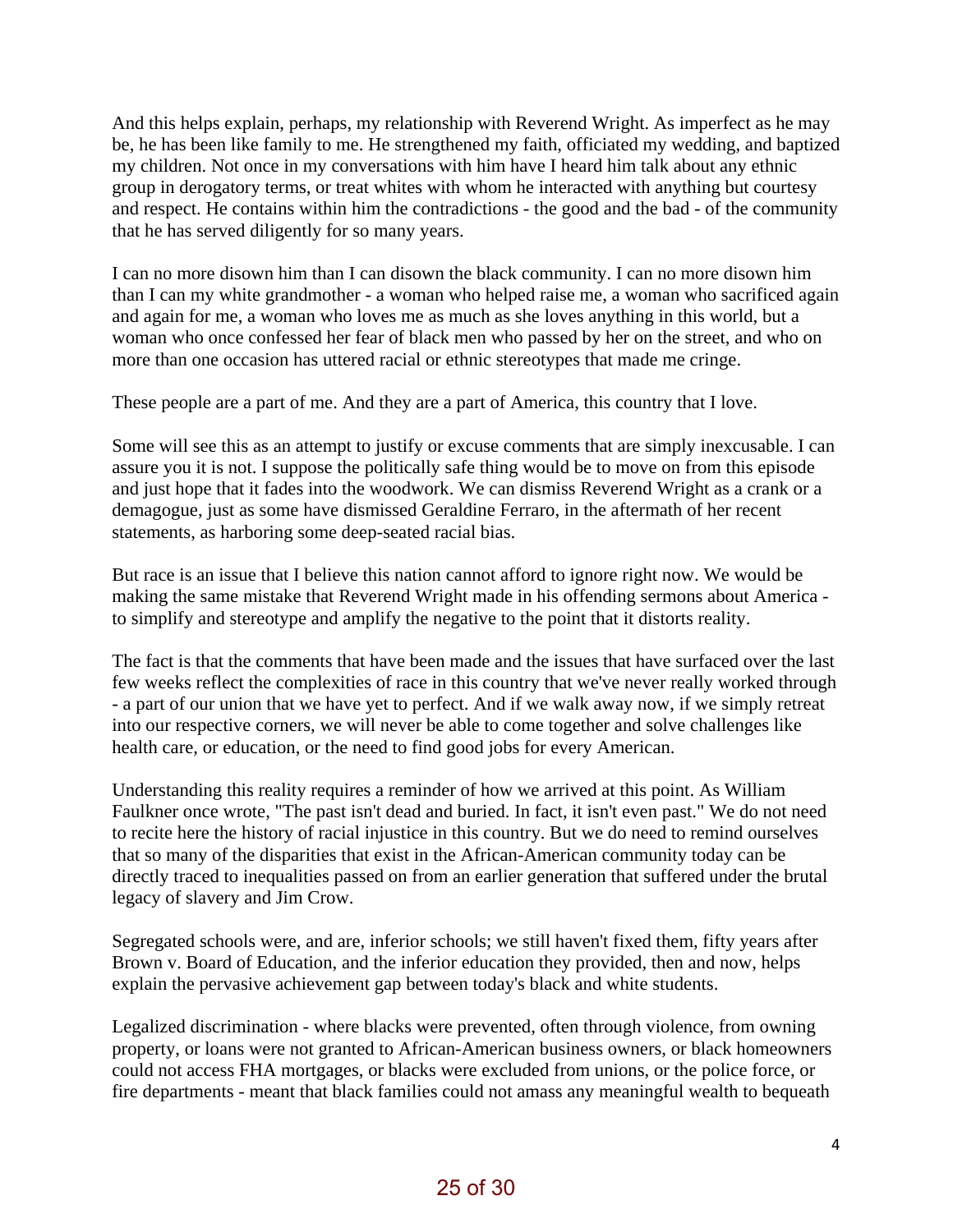to future generations. That history helps explain the wealth and income gap between black and white, and the concentrated pockets of poverty that persists in so many of today's urban and rural communities.

A lack of economic opportunity among black men, and the shame and frustration that came from not being able to provide for one's family, contributed to the erosion of black families - a problem that welfare policies for many years may have worsened. And the lack of basic services in so many urban black neighborhoods - parks for kids to play in, police walking the beat, regular garbage pick-up and building code enforcement - all helped create a cycle of violence, blight and neglect that continue to haunt us.

This is the reality in which Reverend Wright and other African-Americans of his generation grew up. They came of age in the late fifties and early sixties, a time when segregation was still the law of the land and opportunity was systematically constricted. What's remarkable is not how many failed in the face of discrimination, but rather how many men and women overcame the odds; how many were able to make a way out of no way for those like me who would come after them.

But for all those who scratched and clawed their way to get a piece of the American Dream, there were many who didn't make it - those who were ultimately defeated, in one way or another, by discrimination. That legacy of defeat was passed on to future generations - those young men and increasingly young women who we see standing on street corners or languishing in our prisons, without hope or prospects for the future. Even for those blacks who did make it, questions of race, and racism, continue to define their worldview in fundamental ways. For the men and women of Reverend Wright's generation, the memories of humiliation and doubt and fear have not gone away; nor has the anger and the bitterness of those years. That anger may not get expressed in public, in front of white co-workers or white friends. But it does find voice in the barbershop or around the kitchen table. At times, that anger is exploited by politicians, to gin up votes along racial lines, or to make up for a politician's own failings.

And occasionally it finds voice in the church on Sunday morning, in the pulpit and in the pews. The fact that so many people are surprised to hear that anger in some of Reverend Wright's sermons simply reminds us of the old truism that the most segregated hour in American life occurs on Sunday morning. That anger is not always productive; indeed, all too often it distracts attention from solving real problems; it keeps us from squarely facing our own complicity in our condition, and prevents the African-American community from forging the alliances it needs to bring about real change. But the anger is real; it is powerful; and to simply wish it away, to condemn it without understanding its roots, only serves to widen the chasm of misunderstanding that exists between the races.

In fact, a similar anger exists within segments of the white community. Most working- and middle-class white Americans don't feel that they have been particularly privileged by their race. Their experience is the immigrant experience - as far as they're concerned, no one's handed them anything, they've built it from scratch. They've worked hard all their lives, many times only to see their jobs shipped overseas or their pension dumped after a lifetime of labor. They are anxious about their futures, and feel their dreams slipping away; in an era of stagnant wages and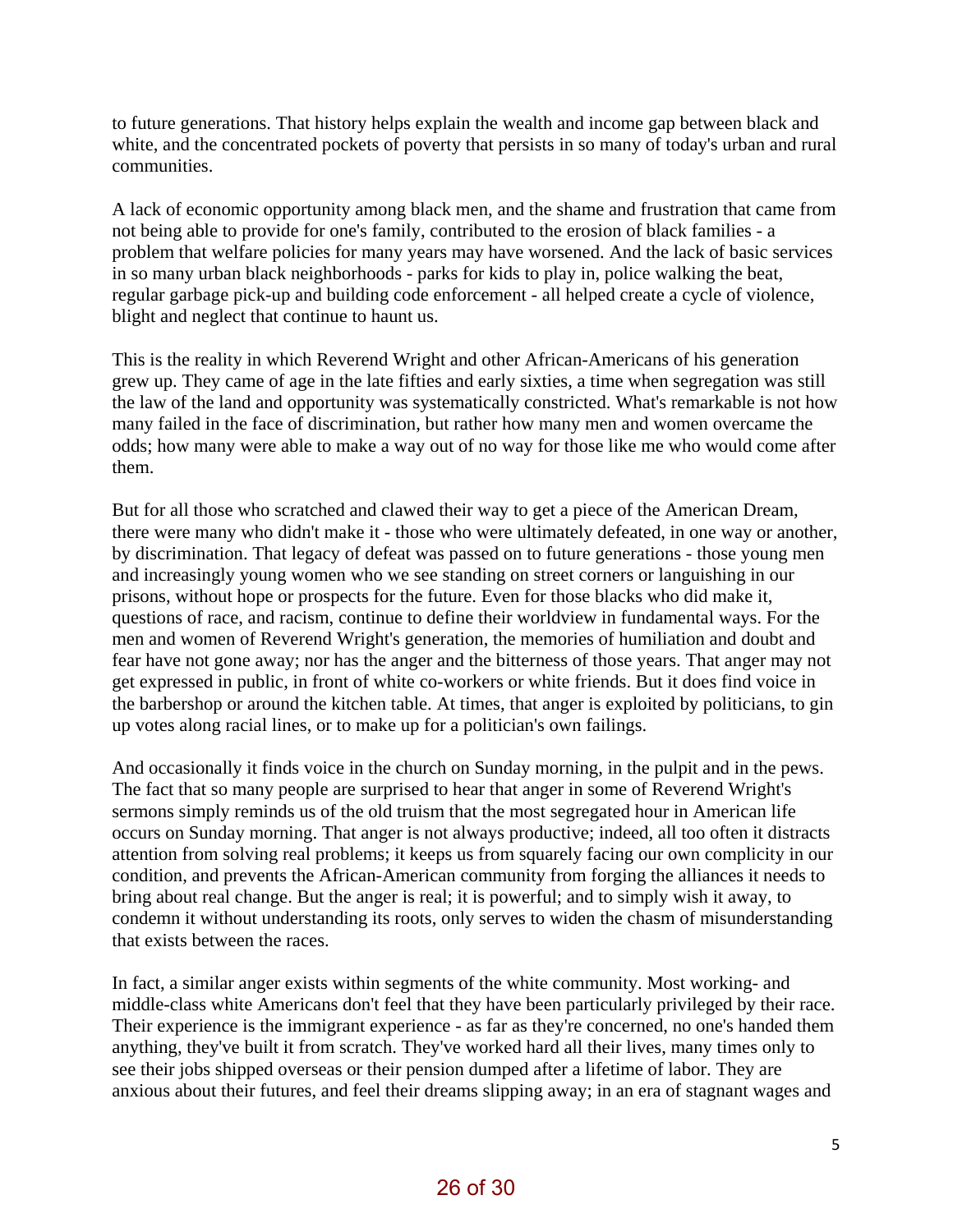global competition, opportunity comes to be seen as a zero sum game, in which your dreams come at my expense. So when they are told to bus their children to a school across town; when they hear that an African American is getting an advantage in landing a good job or a spot in a good college because of an injustice that they themselves never committed; when they're told that their fears about crime in urban neighborhoods are somehow prejudiced, resentment builds over time.

Like the anger within the black community, these resentments aren't always expressed in polite company. But they have helped shape the political landscape for at least a generation. Anger over welfare and affirmative action helped forge the Reagan Coalition. Politicians routinely exploited fears of crime for their own electoral ends. Talk show hosts and conservative commentators built entire careers unmasking bogus claims of racism while dismissing legitimate discussions of racial injustice and inequality as mere political correctness or reverse racism.

Just as black anger often proved counterproductive, so have these white resentments distracted attention from the real culprits of the middle class squeeze - a corporate culture rife with inside dealing, questionable accounting practices, and short-term greed; a Washington dominated by lobbyists and special interests; economic policies that favor the few over the many. And yet, to wish away the resentments of white Americans, to label them as misguided or even racist, without recognizing they are grounded in legitimate concerns - this too widens the racial divide, and blocks the path to understanding.

This is where we are right now. It's a racial stalemate we've been stuck in for years. Contrary to the claims of some of my critics, black and white, I have never been so naïve as to believe that we can get beyond our racial divisions in a single election cycle, or with a single candidacy particularly a candidacy as imperfect as my own.

But I have asserted a firm conviction - a conviction rooted in my faith in God and my faith in the American people - that working together we can move beyond some of our old racial wounds, and that in fact we have no choice is we are to continue on the path of a more perfect union.

For the African-American community, that path means embracing the burdens of our past without becoming victims of our past. It means continuing to insist on a full measure of justice in every aspect of American life. But it also means binding our particular grievances - for better health care, and better schools, and better jobs - to the larger aspirations of all Americans -- the white woman struggling to break the glass ceiling, the white man whose been laid off, the immigrant trying to feed his family. And it means taking full responsibility for own lives - by demanding more from our fathers, and spending more time with our children, and reading to them, and teaching them that while they may face challenges and discrimination in their own lives, they must never succumb to despair or cynicism; they must always believe that they can write their own destiny.

Ironically, this quintessentially American - and yes, conservative - notion of self-help found frequent expression in Reverend Wright's sermons. But what my former pastor too often failed to understand is that embarking on a program of self-help also requires a belief that society can change.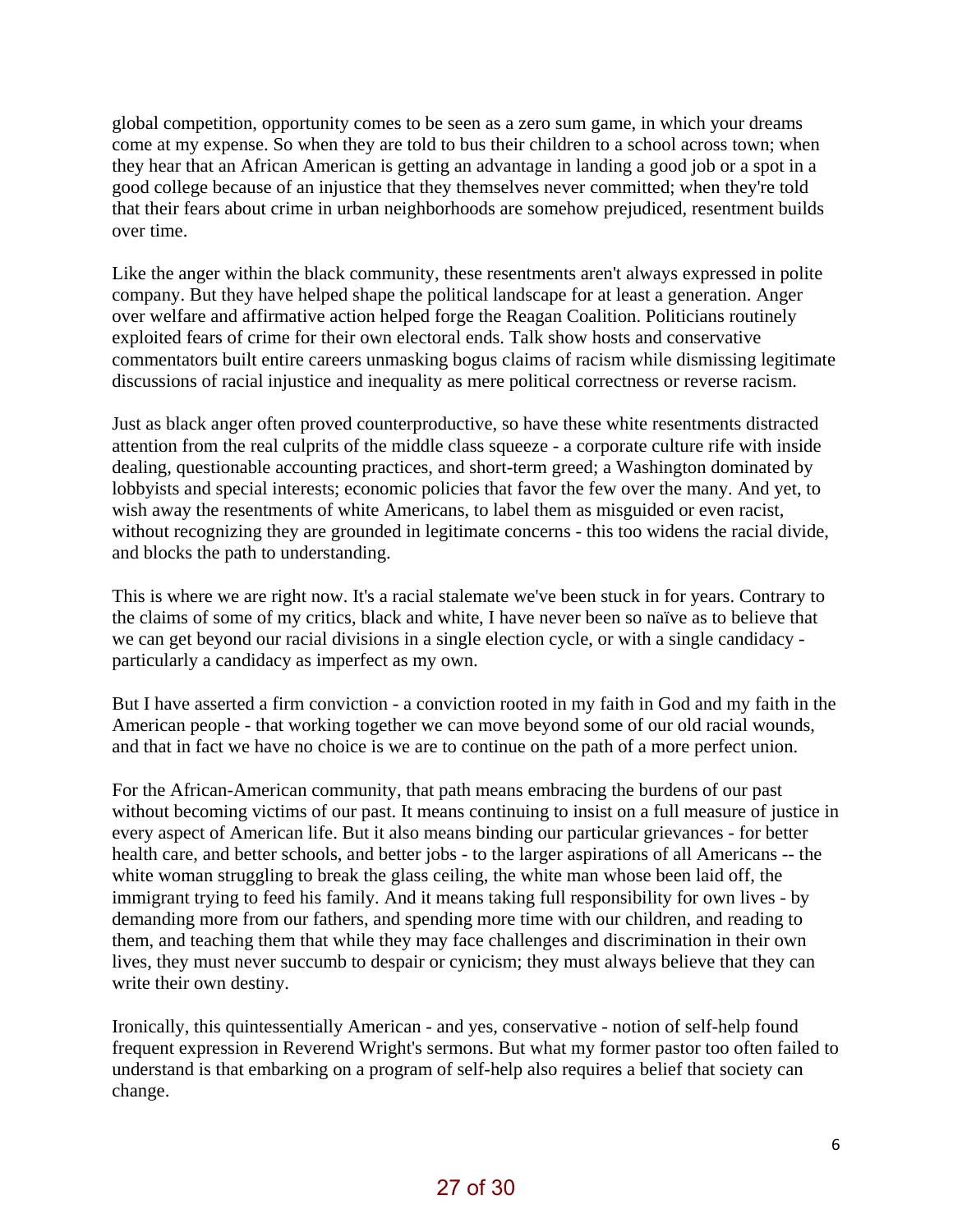The profound mistake of Reverend Wright's sermons is not that he spoke about racism in our society. It's that he spoke as if our society was static; as if no progress has been made; as if this country - a country that has made it possible for one of his own members to run for the highest office in the land and build a coalition of white and black; Latino and Asian, rich and poor, young and old -- is still irrevocably bound to a tragic past. But what we know -- what we have seen - is that America can change. That is true genius of this nation. What we have already achieved gives us hope - the audacity to hope - for what we can and must achieve tomorrow.

In the white community, the path to a more perfect union means acknowledging that what ails the African-American community does not just exist in the minds of black people; that the legacy of discrimination - and current incidents of discrimination, while less overt than in the past - are real and must be addressed. Not just with words, but with deeds - by investing in our schools and our communities; by enforcing our civil rights laws and ensuring fairness in our criminal justice system; by providing this generation with ladders of opportunity that were unavailable for previous generations. It requires all Americans to realize that your dreams do not have to come at the expense of my dreams; that investing in the health, welfare, and education of black and brown and white children will ultimately help all of America prosper.

In the end, then, what is called for is nothing more, and nothing less, than what all the world's great religions demand - that we do unto others as we would have them do unto us. Let us be our brother's keeper, Scripture tells us. Let us be our sister's keeper. Let us find that common stake we all have in one another, and let our politics reflect that spirit as well.

For we have a choice in this country. We can accept a politics that breeds division, and conflict, and cynicism. We can tackle race only as spectacle - as we did in the OJ trial - or in the wake of tragedy, as we did in the aftermath of Katrina - or as fodder for the nightly news. We can play Reverend Wright's sermons on every channel, every day and talk about them from now until the election, and make the only question in this campaign whether or not the American people think that I somehow believe or sympathize with his most offensive words. We can pounce on some gaffe by a Hillary supporter as evidence that she's playing the race card, or we can speculate on whether white men will all flock to John McCain in the general election regardless of his policies.

#### We can do that.

But if we do, I can tell you that in the next election, we'll be talking about some other distraction. And then another one. And then another one. And nothing will change.

That is one option. Or, at this moment, in this election, we can come together and say, "Not this time." This time we want to talk about the crumbling schools that are stealing the future of black children and white children and Asian children and Hispanic children and Native American children. This time we want to reject the cynicism that tells us that these kids can't learn; that those kids who don't look like us are somebody else's problem. The children of America are not those kids, they are our kids, and we will not let them fall behind in a 21st century economy. Not this time.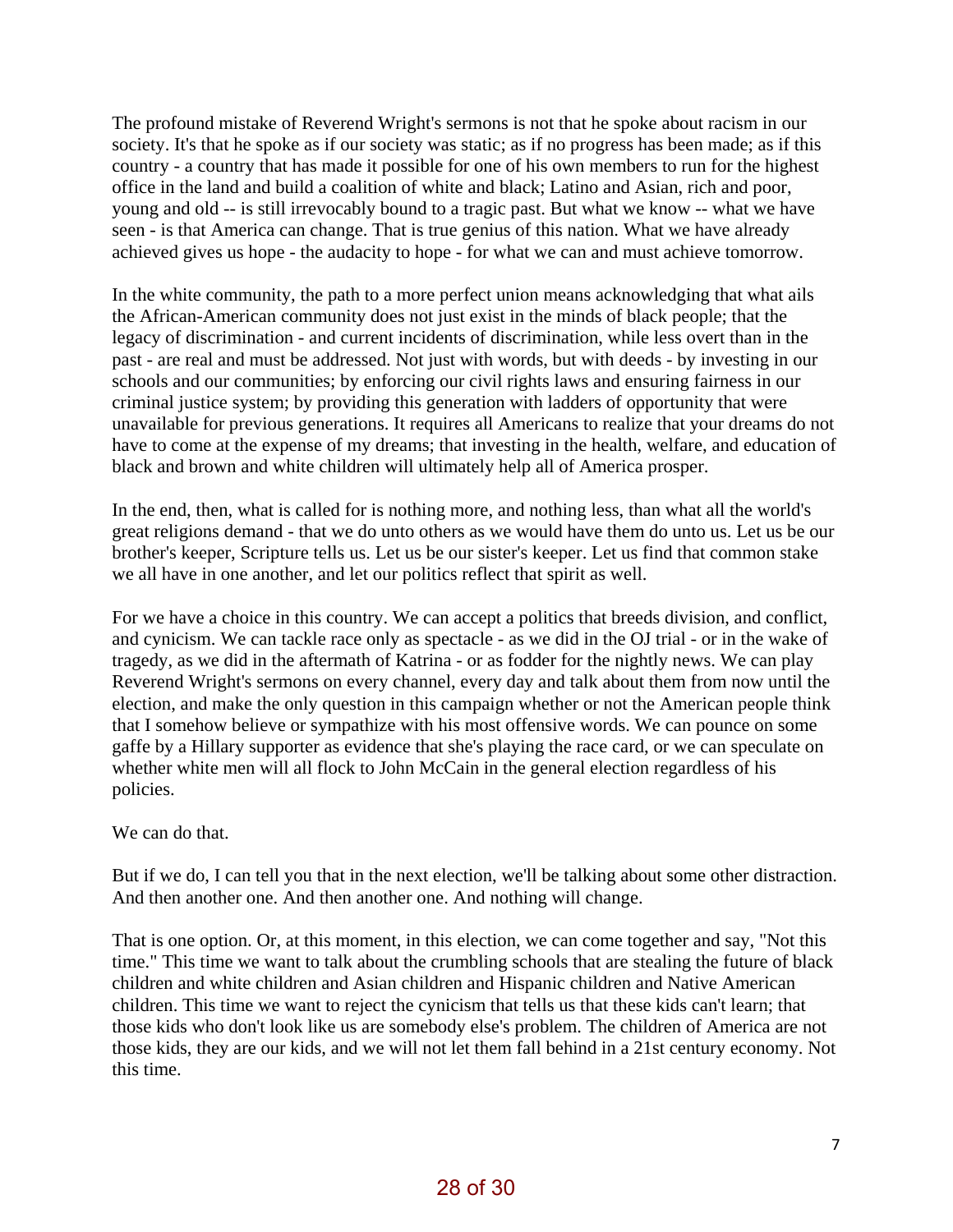This time we want to talk about how the lines in the Emergency Room are filled with whites and blacks and Hispanics who do not have health care; who don't have the power on their own to overcome the special interests in Washington, but who can take them on if we do it together.

This time we want to talk about the shuttered mills that once provided a decent life for men and women of every race, and the homes for sale that once belonged to Americans from every religion, every region, every walk of life. This time we want to talk about the fact that the real problem is not that someone who doesn't look like you might take your job; it's that the corporation you work for will ship it overseas for nothing more than a profit.

This time we want to talk about the men and women of every color and creed who serve together, and fight together, and bleed together under the same proud flag. We want to talk about how to bring them home from a war that never should've been authorized and never should've been waged, and we want to talk about how we'll show our patriotism by caring for them, and their families, and giving them the benefits they have earned.

I would not be running for President if I didn't believe with all my heart that this is what the vast majority of Americans want for this country. This union may never be perfect, but generation after generation has shown that it can always be perfected. And today, whenever I find myself feeling doubtful or cynical about this possibility, what gives me the most hope is the next generation - the young people whose attitudes and beliefs and openness to change have already made history in this election.

There is one story in particularly that I'd like to leave you with today - a story I told when I had the great honor of speaking on Dr. King's birthday at his home church, Ebenezer Baptist, in Atlanta.

There is a young, twenty-three year old white woman named Ashley Baia who organized for our campaign in Florence, South Carolina. She had been working to organize a mostly African-American community since the beginning of this campaign, and one day she was at a roundtable discussion where everyone went around telling their story and why they were there.

And Ashley said that when she was nine years old, her mother got cancer. And because she had to miss days of work, she was let go and lost her health care. They had to file for bankruptcy, and that's when Ashley decided that she had to do something to help her mom.

She knew that food was one of their most expensive costs, and so Ashley convinced her mother that what she really liked and really wanted to eat more than anything else was mustard and relish sandwiches. Because that was the cheapest way to eat.

She did this for a year until her mom got better, and she told everyone at the roundtable that the reason she joined our campaign was so that she could help the millions of other children in the country who want and need to help their parents too.

Now Ashley might have made a different choice. Perhaps somebody told her along the way that the source of her mother's problems were blacks who were on welfare and too lazy to work, or

#### 29 of 30